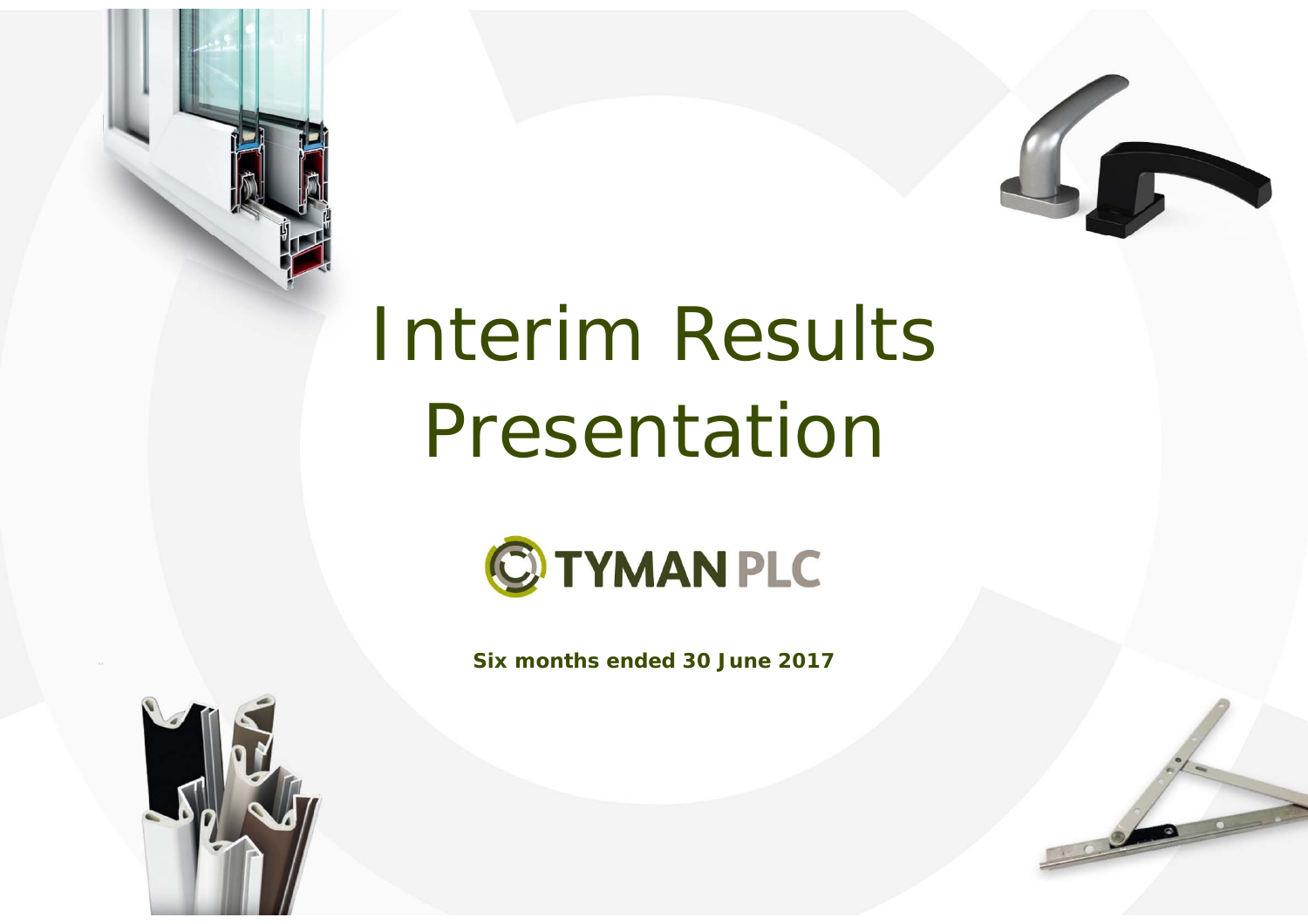## **Highlights**

Solid first half positions Group well for second half

- > Solid underlying trading performance against a relatively strong comparator period and in line with expectations
- > Integration of 2016 and 2017 acquisitions remains on track
- > Synergy expectations for the Giesse acquisition increased by 50 per cent. to €6.0 million by March 2018
- > Continued strong cash generation and year on year deleveraging
- > Indications of input cost inflation moderating somewhat in second quarter
- > North American and International markets remain positive, UK more subdued
- > Well positioned for further progress in the second half

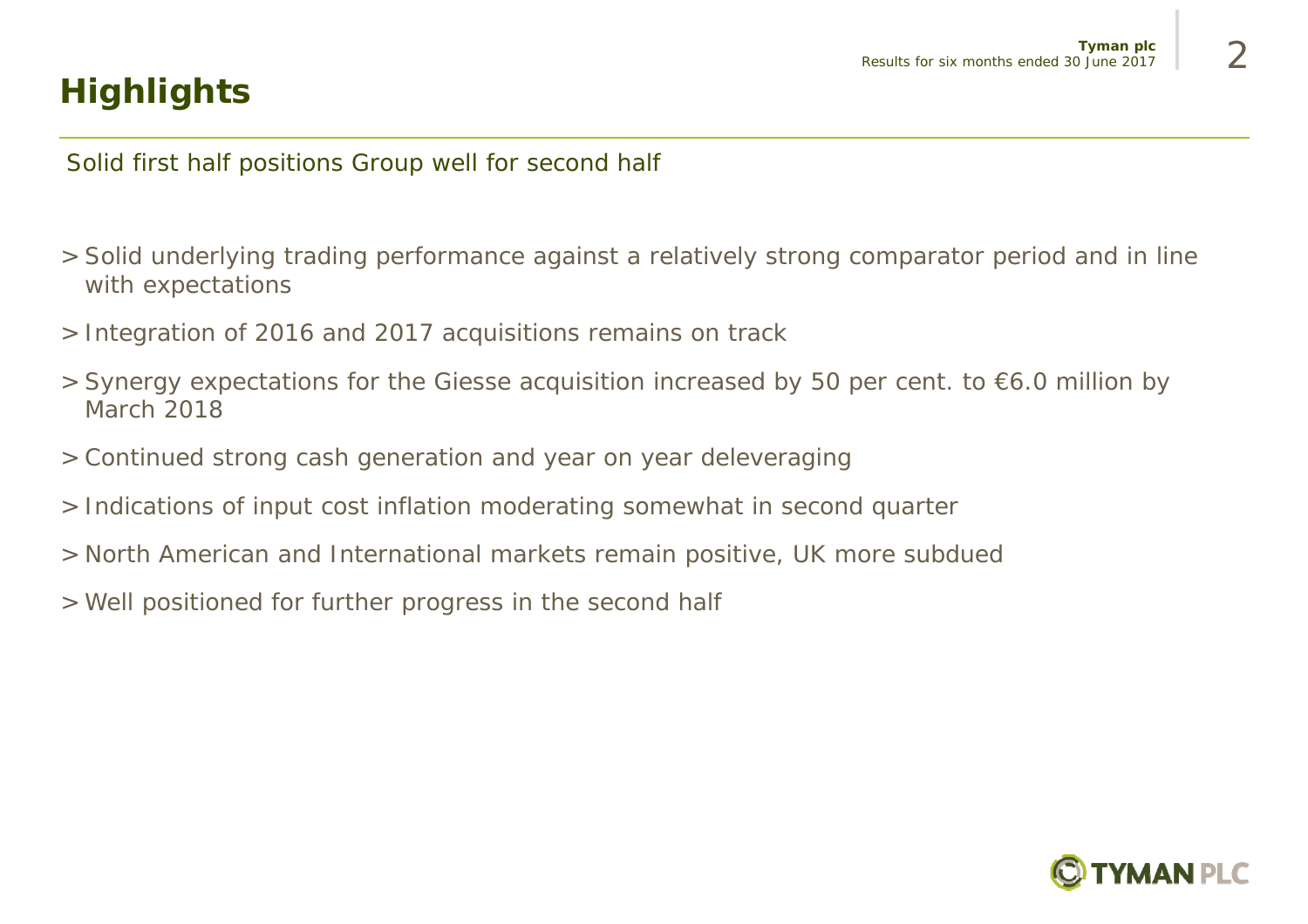## **H1 2017 Financials**

Performance assisted by progress on integration; and by exchange. Strong cash conversion

| <b>Revenue</b>                            | <b>Operating Profit</b> <sup>(1)</sup> | <b>Operating Margin</b> <sup>(1)</sup> | EPS <sup>(1)</sup>             |
|-------------------------------------------|----------------------------------------|----------------------------------------|--------------------------------|
| £260.4m<br>$+30%$                         | £35.5m<br>$+31%$                       | 13.6%<br>$+ 10bps$                     | 12.09p<br>$+25%$               |
| H1 2016: £201.0m                          | H1 2016: £27.2m                        | H1 2016: 13.5%                         | H1 2016 <sup>(2)</sup> : 9.69p |
|                                           |                                        |                                        |                                |
| $\mathsf{ROCE}^{\scriptscriptstyle{(3)}}$ | Leverage                               | Cash conversion(5)                     | <b>Interim DPS</b>             |
| 13.8%<br>$+ 70bps$                        | 2.05x<br>(0.30x)                       | 99.3%<br>$+ 240bps$                    | 3.50p<br>$+ 17 \%$             |
| H1 2016: 13.1%                            | H1 2016 <sup>(4)</sup> : 2.35x         | H1 2016: 96.9%                         | H1 2016: 3.00p                 |

*Notes – for Definitions and reconciliation of APMs see the Results Announcement published on 25 July 2017*

*(1) Underlying*

*(2) Restated*

- *(3) LTM Underlying Operating Profit divided by LTM average capital employed*
- *(4) Pro forma Leverage at 1 July 2016 – date of completion of Bilco acquisition*

*(5) LTM Operating Cash Conversion*

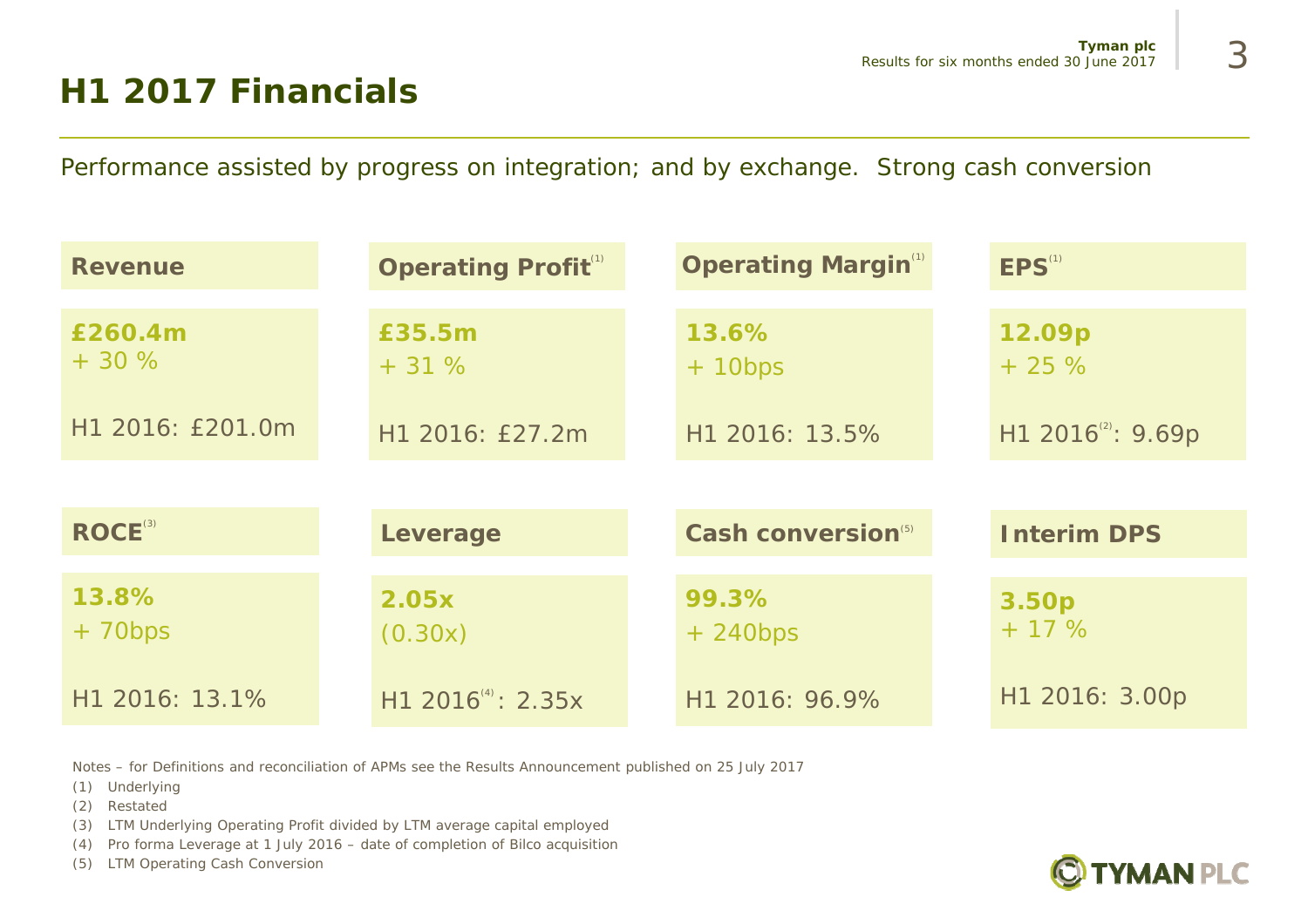## **H1 2017 Revenue**

*Reported: + 31 %; CC LFL: Flat*

**AmesburyTruth** 

Increase in Revenue assisted by exchange and pull through of 2016 acquisitions

#### US\$181.7m**US\$209.0m**100150200250



50



H1 2016 H1 2017

#### **ERA**

*Reported: + 13 %; LFL: + 5 %*



#### **Group**

*Reported: + 30 %; CC LFL + 2 %*



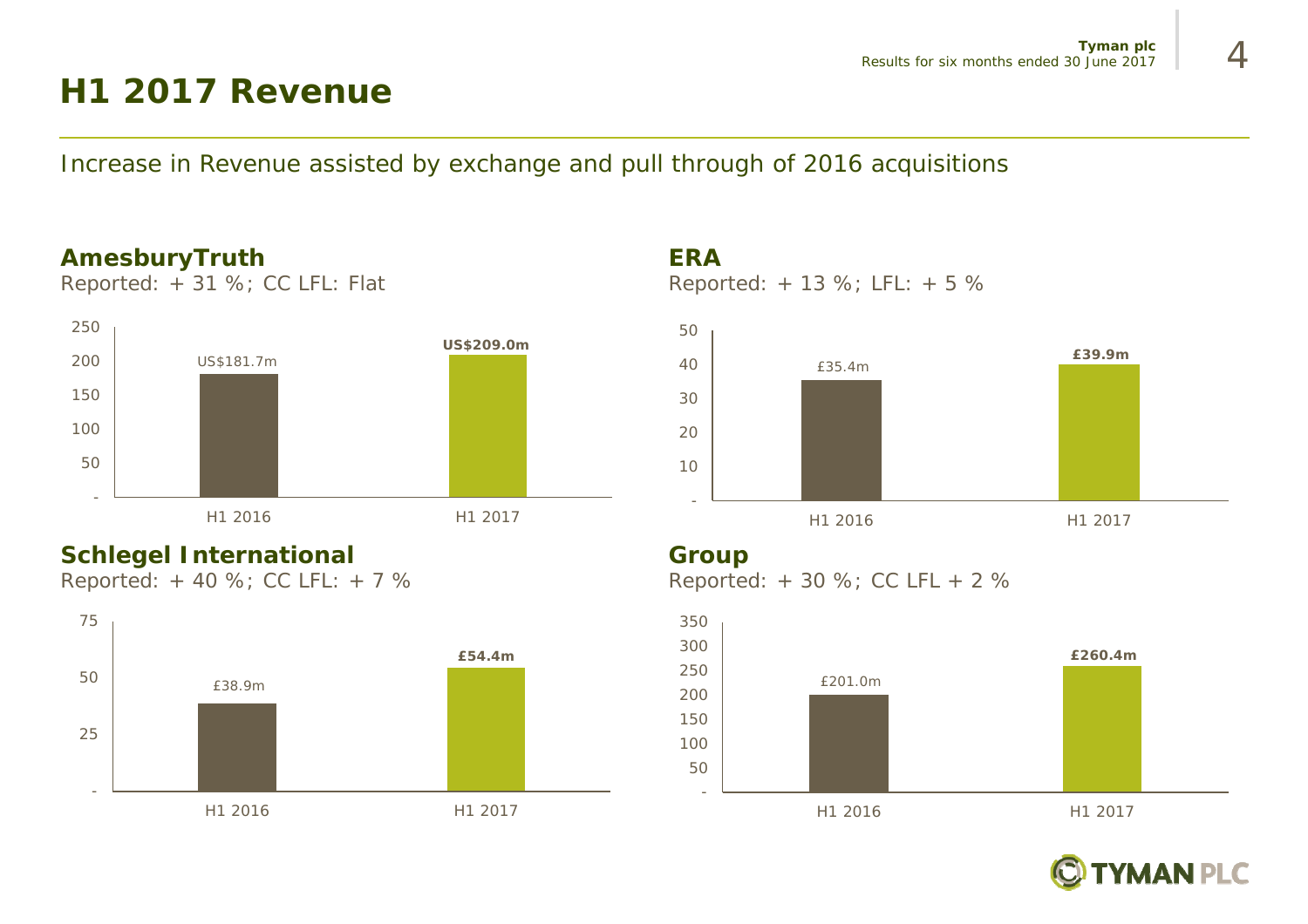## **H1 2017 Revenue bridge**

#### Bridge from reported H1 2016 to reported H1 2017





5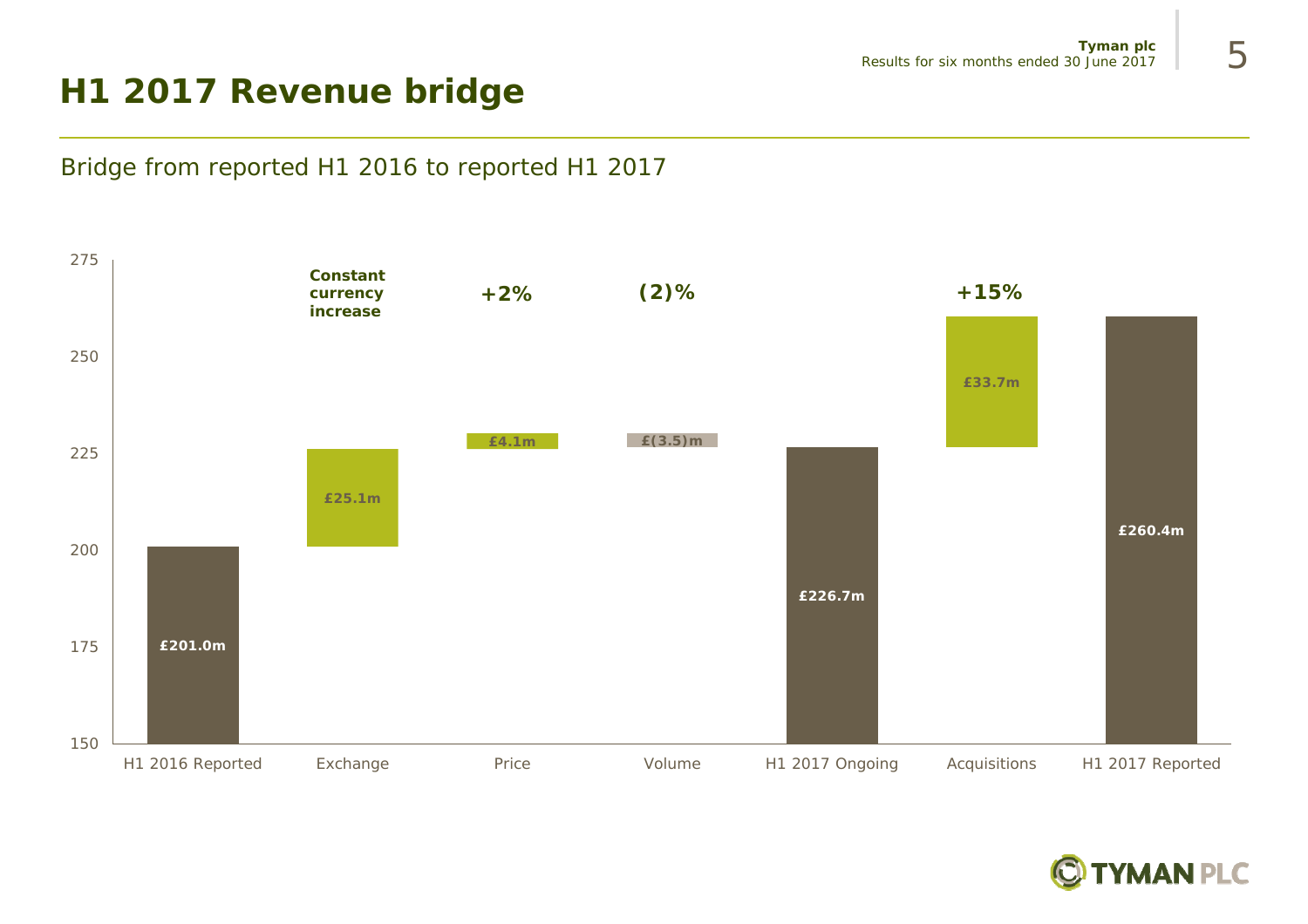## **H1 2017 Underlying Operating Profit**

Like for like margin improvements in AmesburyTruth and Schlegel International

#### **AmesburyTruth**

*Reported: + 11 %; CC LFL: + 1 %*



#### **Schlegel International**

*Reported: + 90 %; CC LFL: + 50 %* 



*bps movement is the change in the constant currency like for like underlying operating margin*

#### **ERA**

*Reported: (3) %; CC LFL: (12) %*



#### **Corporate**

*Reported and CC LFL: + 4 %*



**MAN PLC**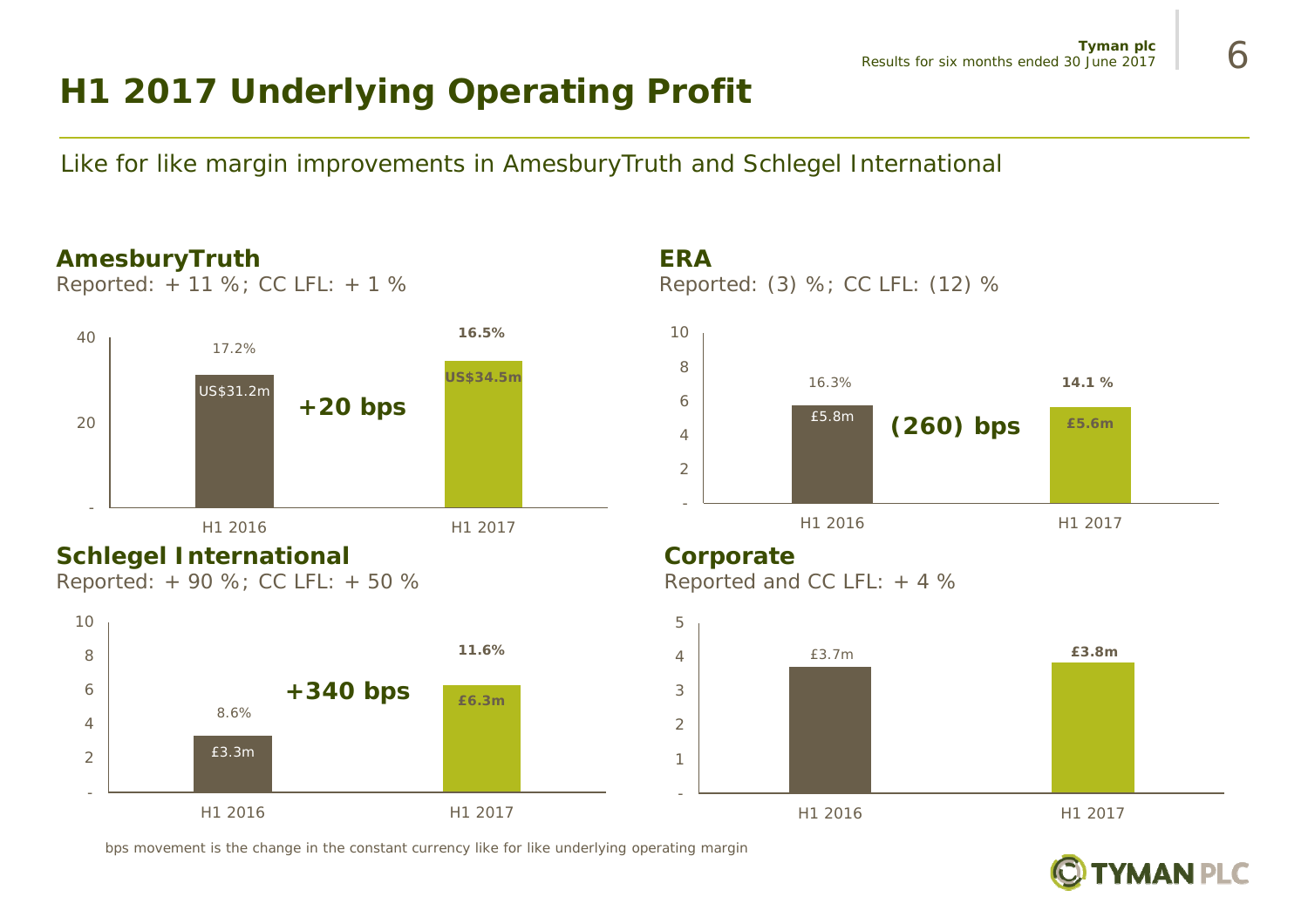## **H1 2017 Underlying Operating Profit bridge**

Recovery of raw material cost increases but inflation still a factor



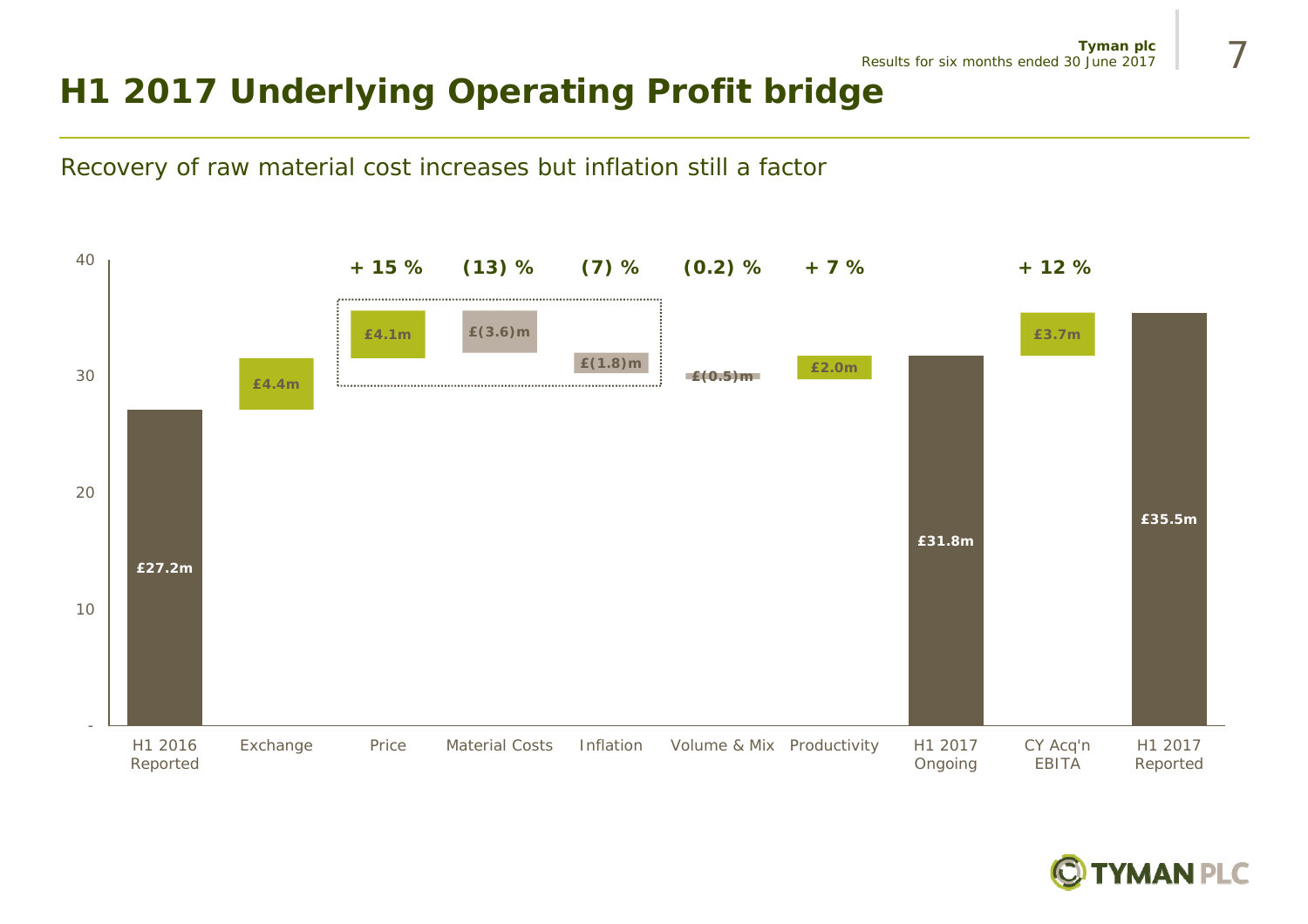## **Input costs**

Q1 2017 input costs continued to rise; some signs of moderation in Q2

#### **US stainless steel US Zinc**





#### **Euro aluminium**



#### **Euro polypropylene**





##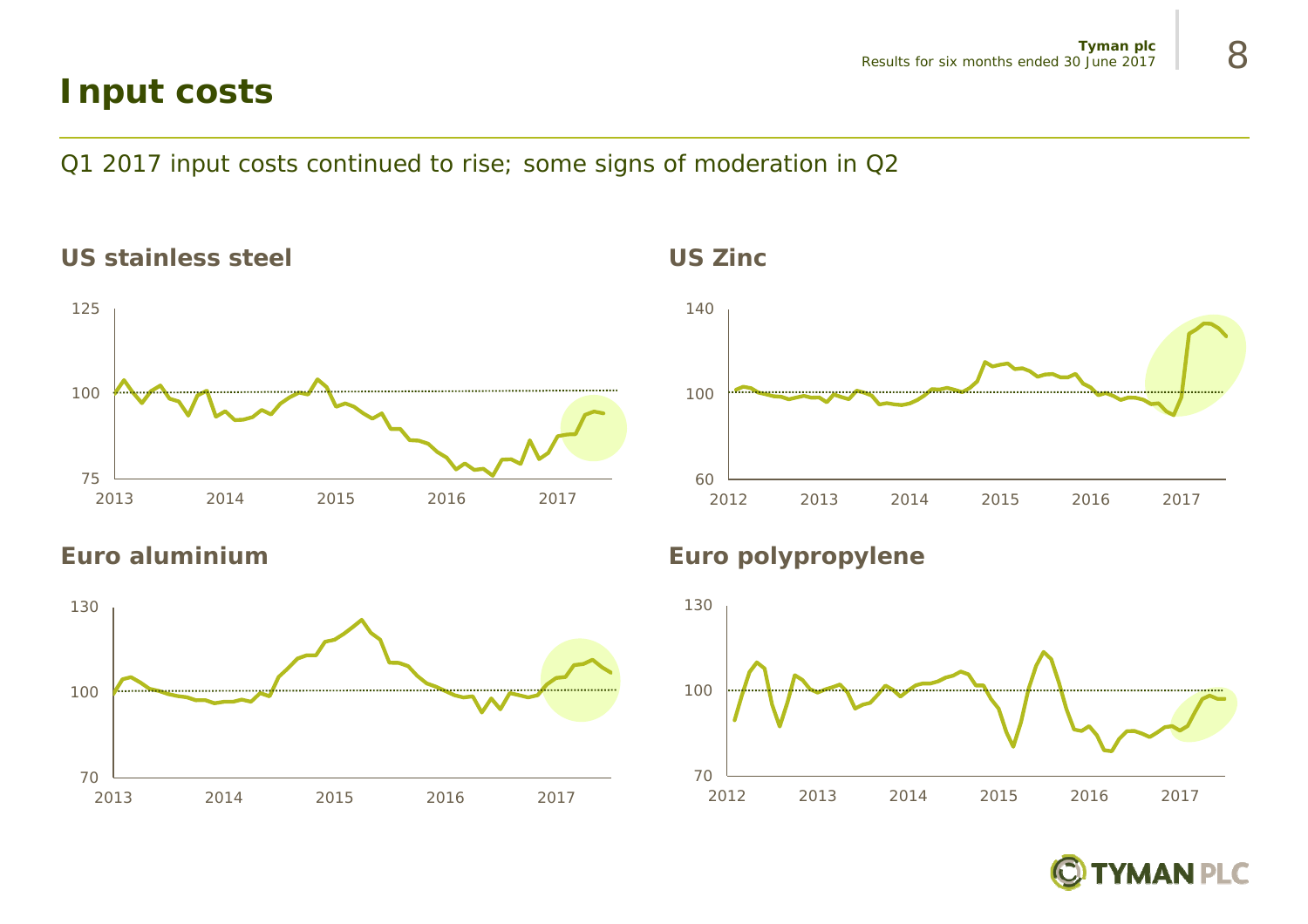## **Working Capital**

Working capital build at the top end of the target range in H1

### **Trade working capital cycle**



#### **H1 2017 Working Capital**



- Exchange: £1.1m (Trade) £1.8m (Total)
- Acquisitions: £9.4m (Trade) £3.2m (Total)
- Year on year increase in trade working capital well controlled at £1.4 million
- H2 peak to trough: c. £12.5 £17.5 million

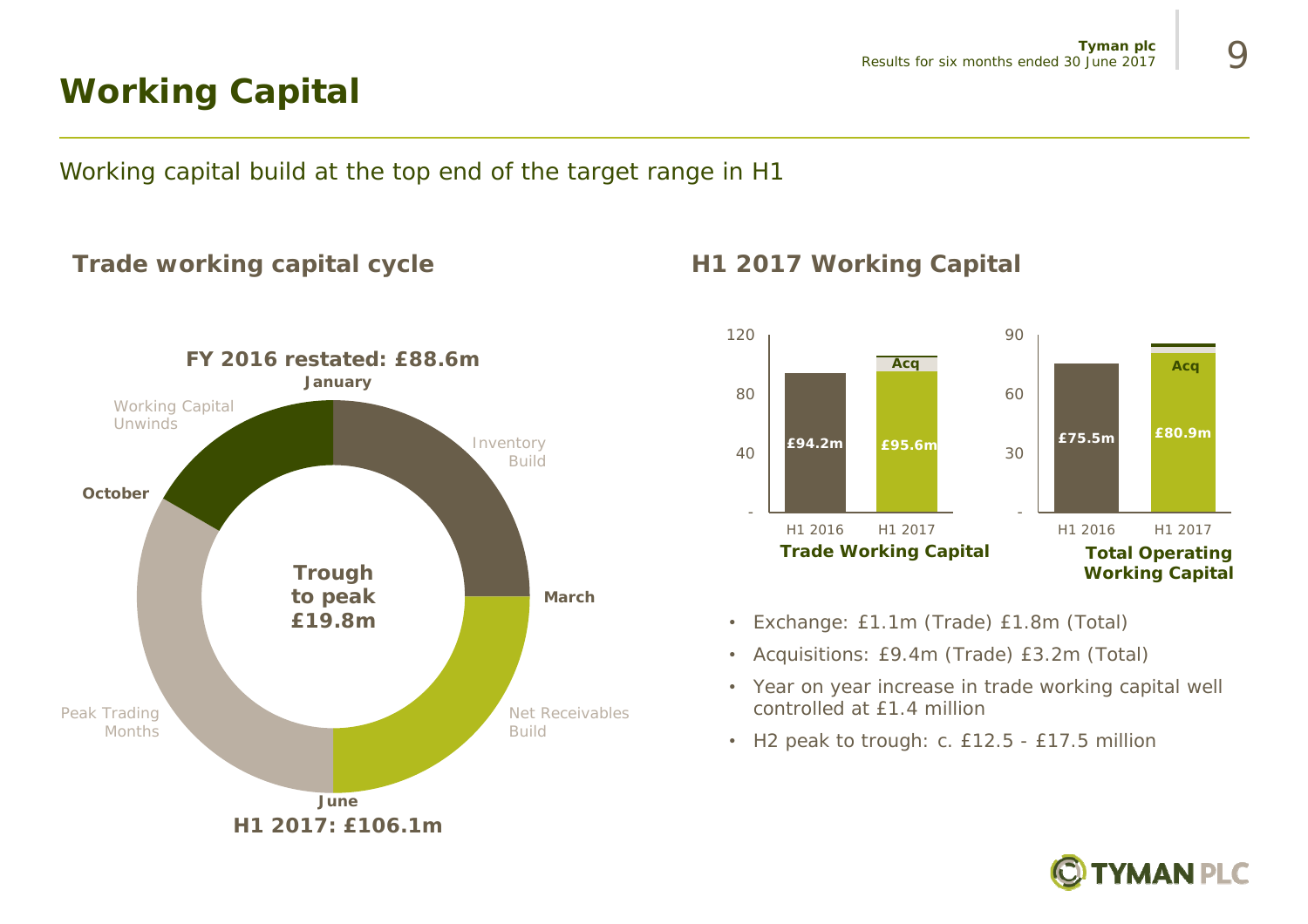## **Returns on invested capital**

#### Continued progress on ROCE metrics



H1 2017 ROAI annualised

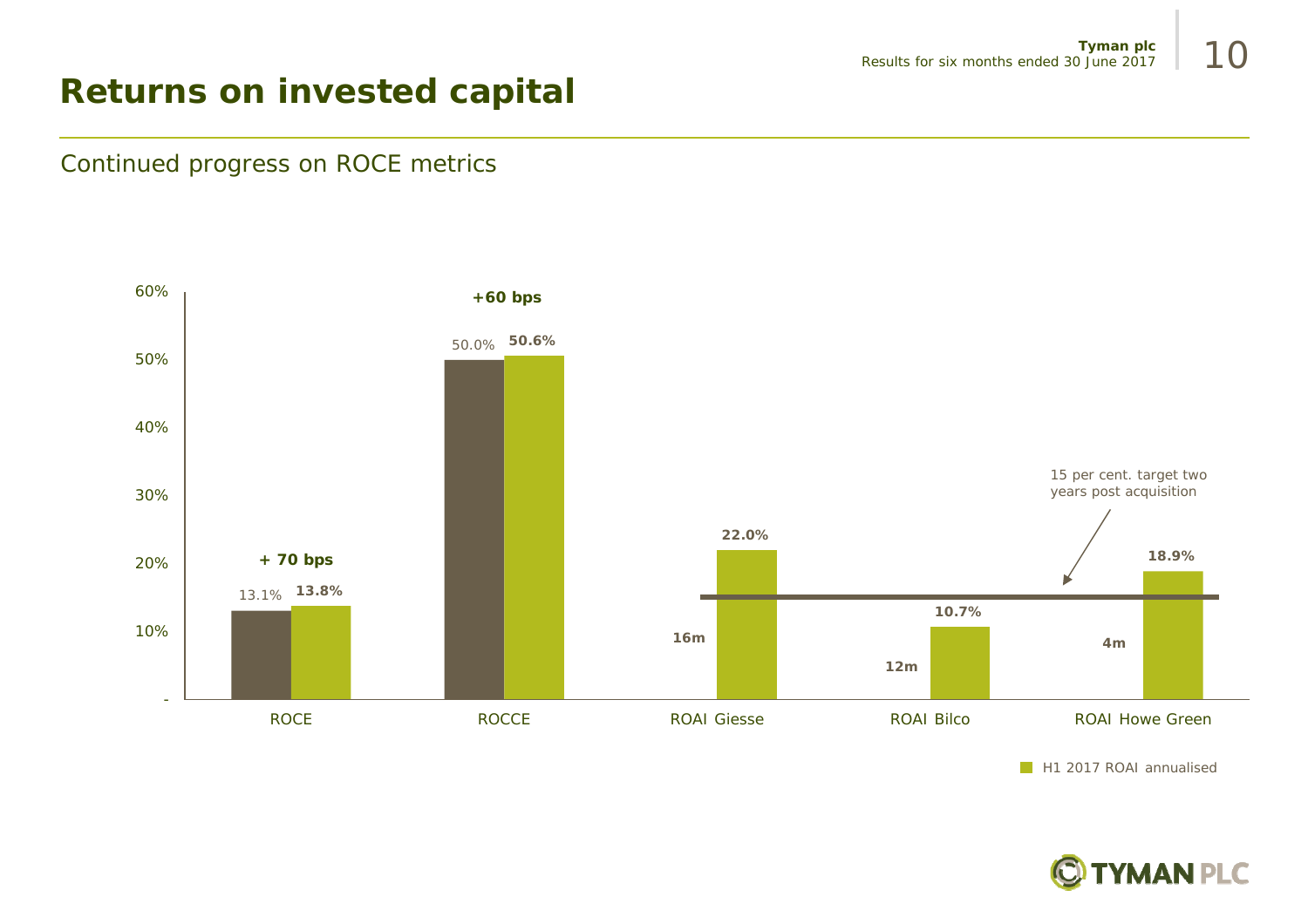## **Other financial information**

#### Capital Expenditure, Net Interest Payable and Taxation



**YMAN PLC**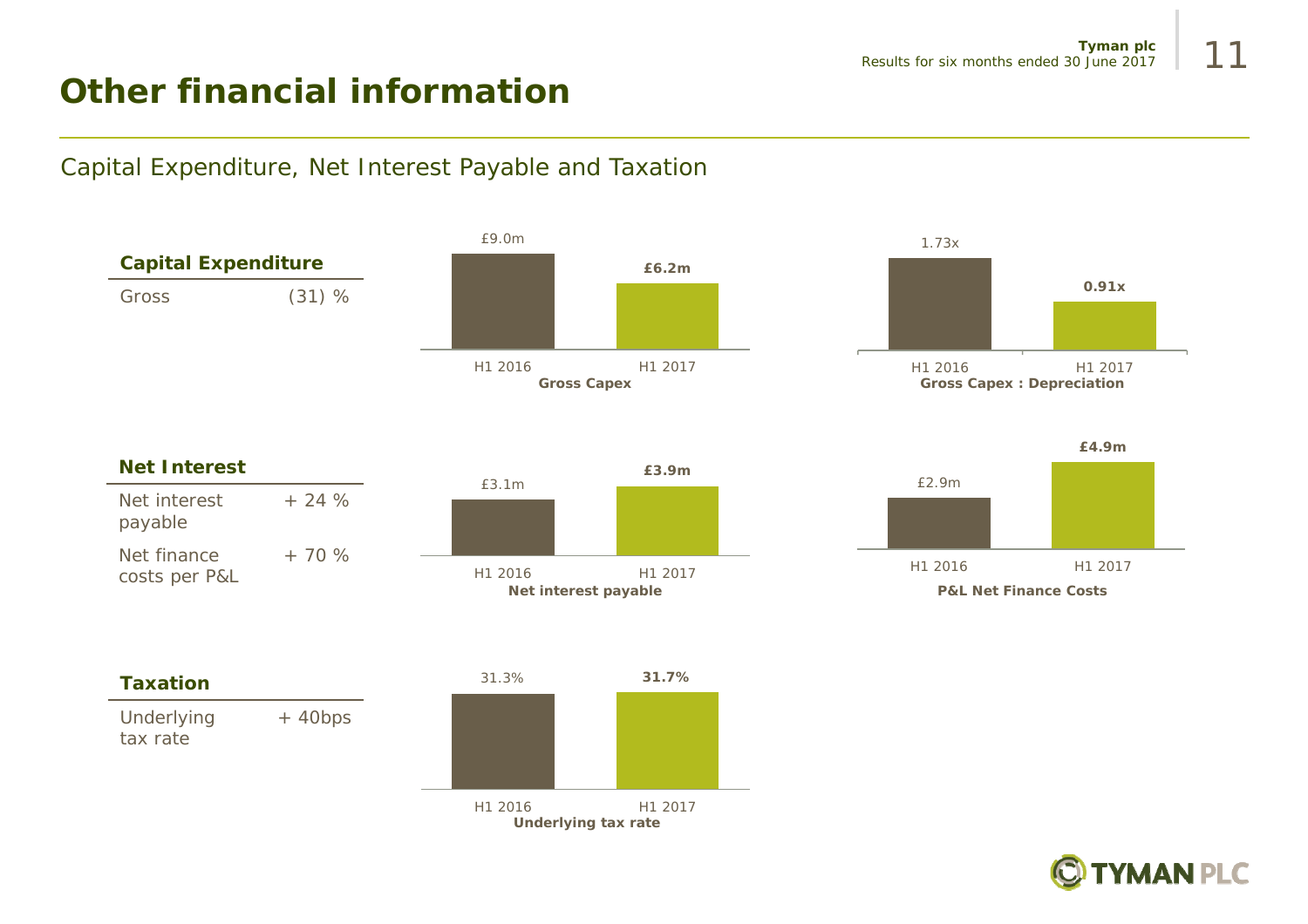## **Other financial information (cont'd)**

#### Exceptional items, cash and Leverage

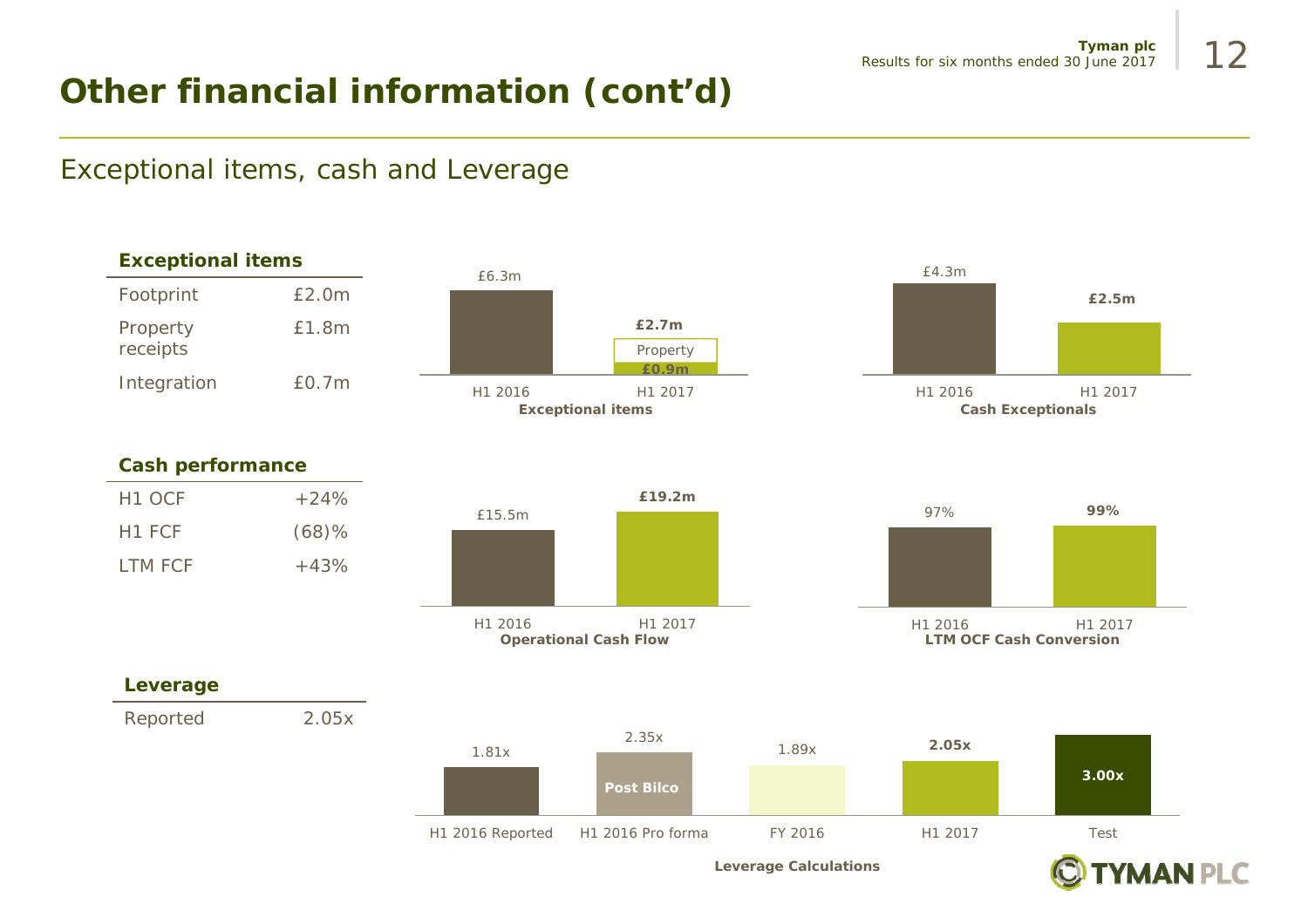## **North American Footprint**

Project on schedule – net cash costs to 2020 expected to be c. US\$35.0million

| <b>US\$'m</b>                             | 2015/16<br><b>Actual</b> | 2017<br><b>Forecast</b> | 2018<br><b>Estimate</b> | 2019<br><b>Estimate</b> | End of<br>Project |
|-------------------------------------------|--------------------------|-------------------------|-------------------------|-------------------------|-------------------|
| P&L cash costs                            | 4.2                      | 6.0                     | 6.5                     | 1.0                     | 18.0              |
| P&L non cash costs                        | 0.1                      | 1.0                     | 3.0                     | 4.0                     | 8.0               |
| <b>Total P&amp;L Costs</b>                | 4.3                      | 7.0                     | 10.5                    | 6.0                     | 26.0              |
|                                           |                          |                         |                         |                         |                   |
| Capital expenditure $(gross)^{(1)}$       | 6.0                      | 11.0                    | 3.0                     | 2.0                     | 22.0              |
| Net cash proceeds received <sup>(2)</sup> | 0.0                      | $(2.1)$ $\triangleleft$ | C. (3.0)                |                         | (5.0)             |
| Total cash costs net of proceeds          | 10.2                     | 14.9                    | 9.5                     | 3.0                     | 35.0              |
|                                           |                          |                         |                         |                         |                   |
| Incremental P&L saving <sup>(3)</sup>     | 0.0                      | $0.5 - 1.0$             | 2.5                     | 3.5                     |                   |
| <b>Cumulative P&amp;L saving</b>          | 0.0                      | $0.5 - 1.0$             | $3.0 - 3.5$             | $6.5 - 7.0$             | 10.0              |

*(1) 2017 capex will now be c.US\$11.0m; some of which represents a pull forward from future years.*

*(2) AmesburyTruth expects to realise cash proceeds of up to c. US\$5.0 million from disposals of capital assets as part of the footprint project which will be offset against the gross capital expenditure of the project. During H1 2017 US\$2.1 million of net cash proceeds were received following the exits from the Sioux Falls and Canton sites. These cash proceeds have been taken as credits through the exceptionals line.*

*(3) Incremental savings for 2017 now expected to be US\$0.5 – US\$1.0 million rather than US\$2.0 million; the 2017 shortfall will be made up in future years.*

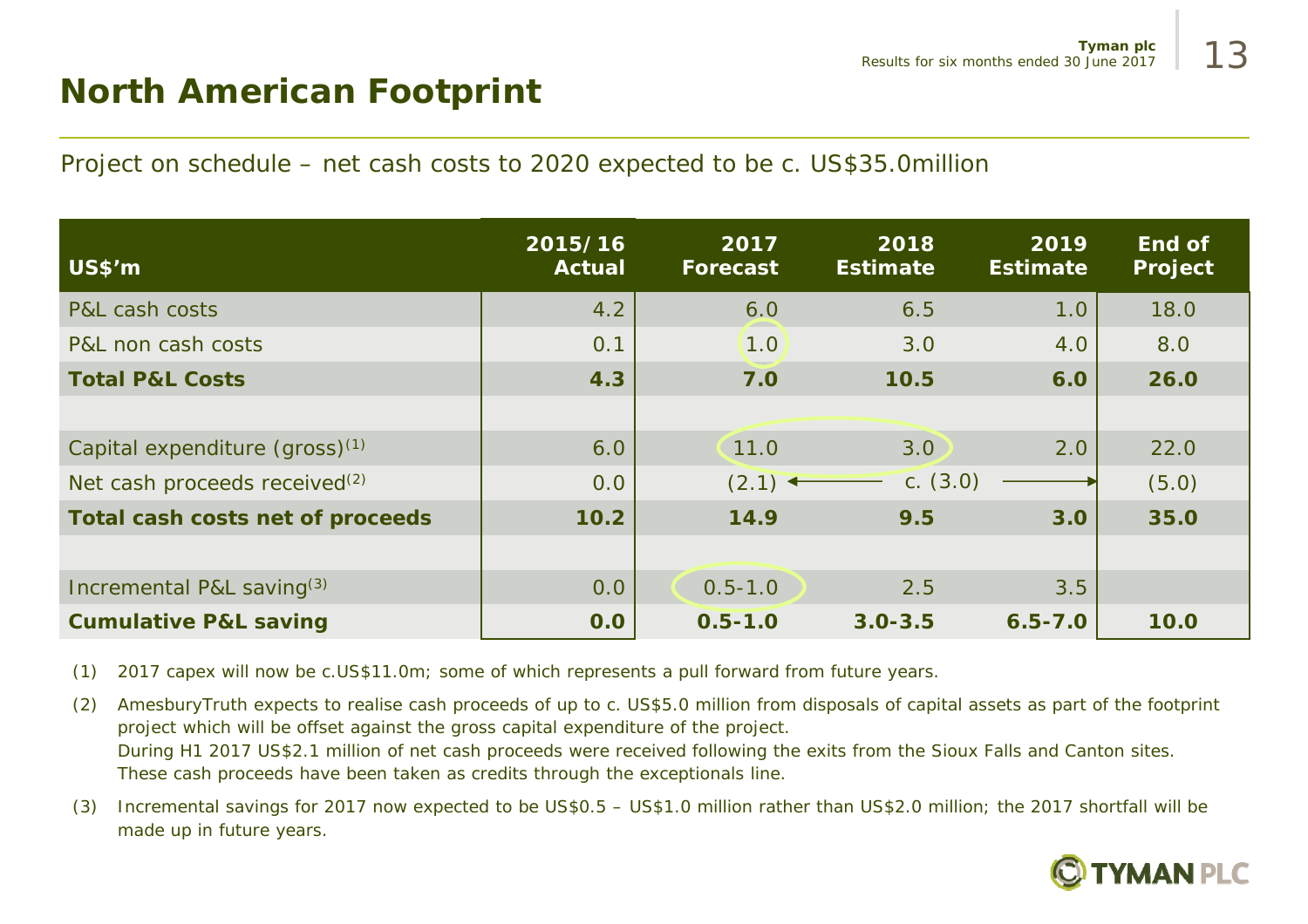## **Summary 2017 guidance**

#### Changes since year end highlighted in **bold**

| <b>Acquisition contributions</b> | <b>Trade Working Capital</b>                                                                          | <b>Capital Expenditure</b>                                                                                      |  |  |
|----------------------------------|-------------------------------------------------------------------------------------------------------|-----------------------------------------------------------------------------------------------------------------|--|--|
| <b>Trading</b>                   | Peak to trough                                                                                        | Core capex                                                                                                      |  |  |
| Howe Green ten months            | $£12.5m - £17.5m$                                                                                     | $£10.5m - £13.0m$                                                                                               |  |  |
|                                  |                                                                                                       | <b>Footprint projects</b>                                                                                       |  |  |
|                                  |                                                                                                       | c. £10.0m                                                                                                       |  |  |
|                                  |                                                                                                       | Total capex guidance remains the same at<br>£20.5 -£23.0m; £2.0m has shifted from core to<br>footprint projects |  |  |
| <b>Tax and Interest</b>          | <b>Integration &amp; Footprint</b>                                                                    | $LTIP + Dividend$                                                                                               |  |  |
| Underlying effective rate        | <b>Exceptional costs</b>                                                                              | <b>P&amp;L share-based payments</b>                                                                             |  |  |
| $31\% - 32\%$                    | $£5.0m - £7.0m$                                                                                       | c. £1.1m                                                                                                        |  |  |
| Underlying cash tax rate         | <b>2017 Benefits</b>                                                                                  | <b>EBT purchases</b>                                                                                            |  |  |
| $< 31 - 32\%$                    | FY Giesse Integration – c. €3.4m                                                                      | £0.8m                                                                                                           |  |  |
| <b>Interest Payable</b>          | $(cumulative - c. \epsilon 5.8m)$                                                                     | <b>Cash dividends</b>                                                                                           |  |  |
| $E8.5m - E9.5m$                  | FY Bilco Integration – c. US\$2.0m<br>(run rate c. US \$2.5m)<br>FY US Footprint - US\$0.5 - US\$1.0m | 2016 Final: £13.3m (May 2017)<br>2017 Interim: £6.3m (Sep 2017)<br>2017 Total: £19.6m for the year              |  |  |

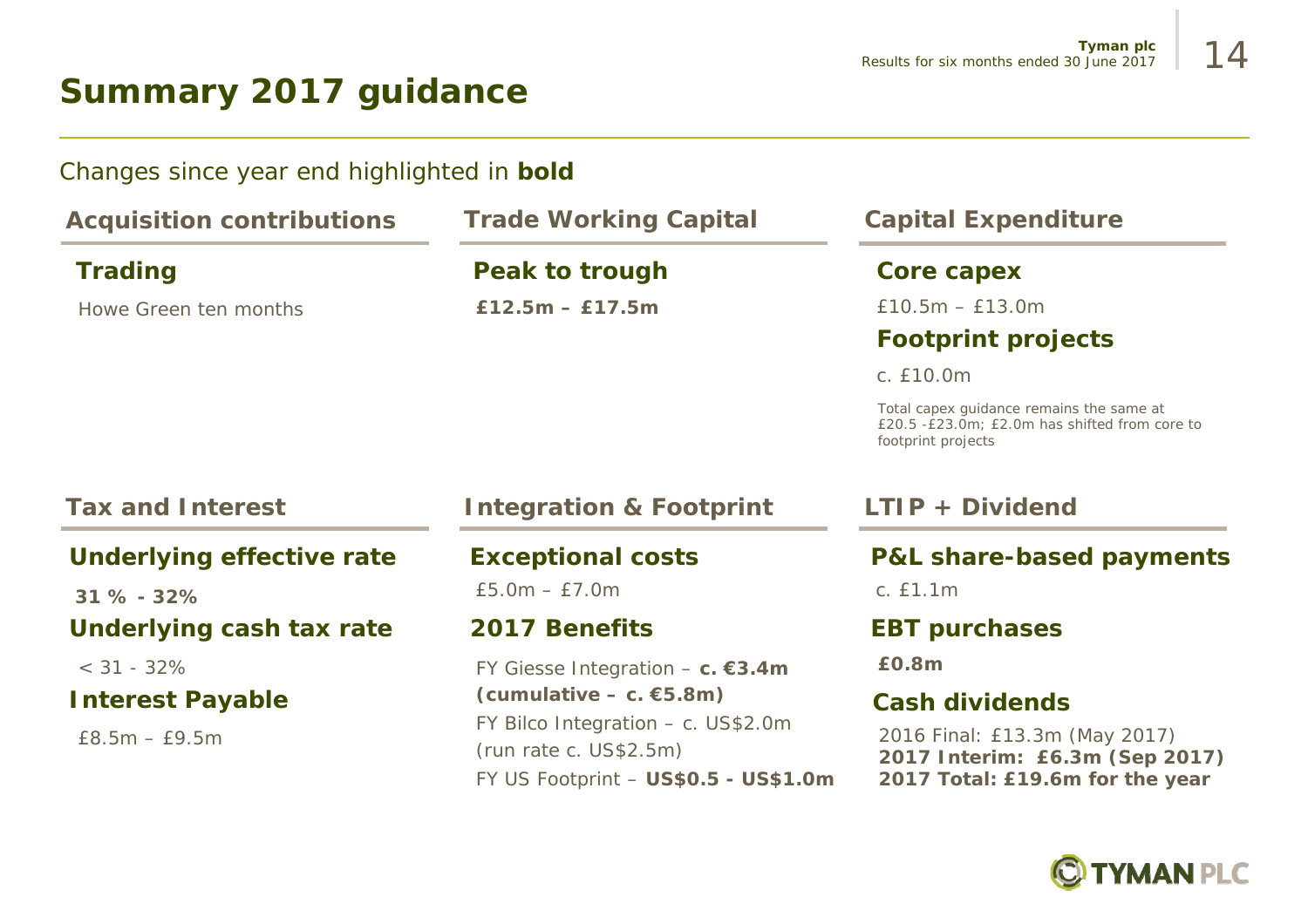## **Divisional Reviews**

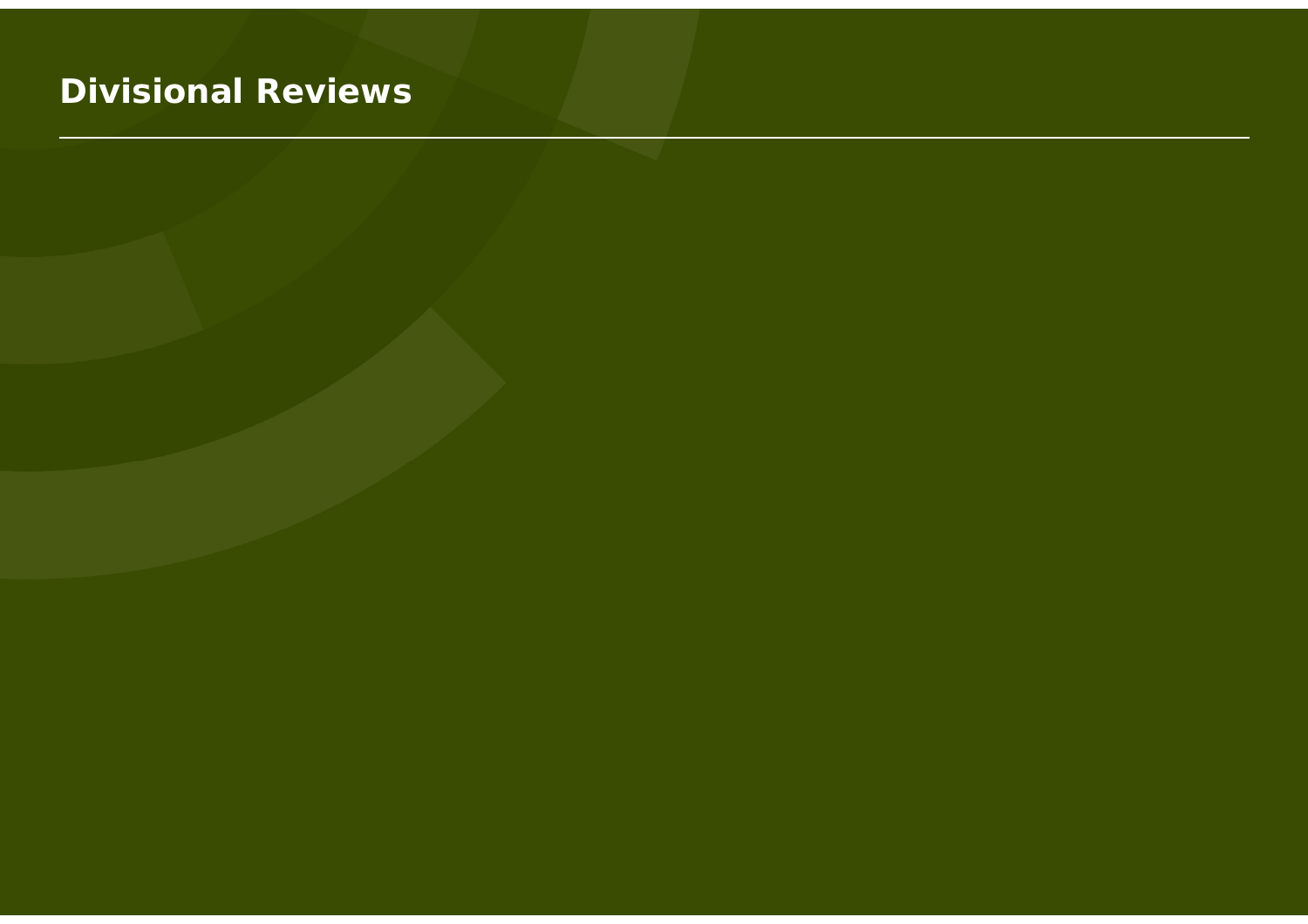## **AmesburyTruth**

#### US markets broadly flat; Canada improving

- US residential markets broadly flat in H1; Canadian residential improving
- US commercial positive
- National approach to coverage of Tier 3 and 4 customers implemented – first stage in development of a differentiated approach to service and distribution
- Order books 5.6% higher at half year
- Expect modest growth in US residential in H2 with continued improvement in US commercial and Canadian residential

- Revenue slightly ahead of 2016 due to strong commercial performance
- Good progress made particularly in freight, procurement, HR and warehousing
- US\$0.8 million of synergies delivered in the period
- • On course to deliver run rate US\$2.5 million of synergies by the year end

## **Market and operations US\$ Financial performance**



## **Bilco integration US footprint project**

- Exit & disposal of Canton, SD and exit from legacy Sioux Falls, SD sites. Aggregate cash receipts of US\$2.1 million
- Statesville, NC site well advanced production from Q4
- Juarez, MX site and new Sioux Falls, SD site both operating at target production levels
- Juarez, MX delays mean 2017 benefits of footprint project will be lower than forecast – shortfall will be made up in future years

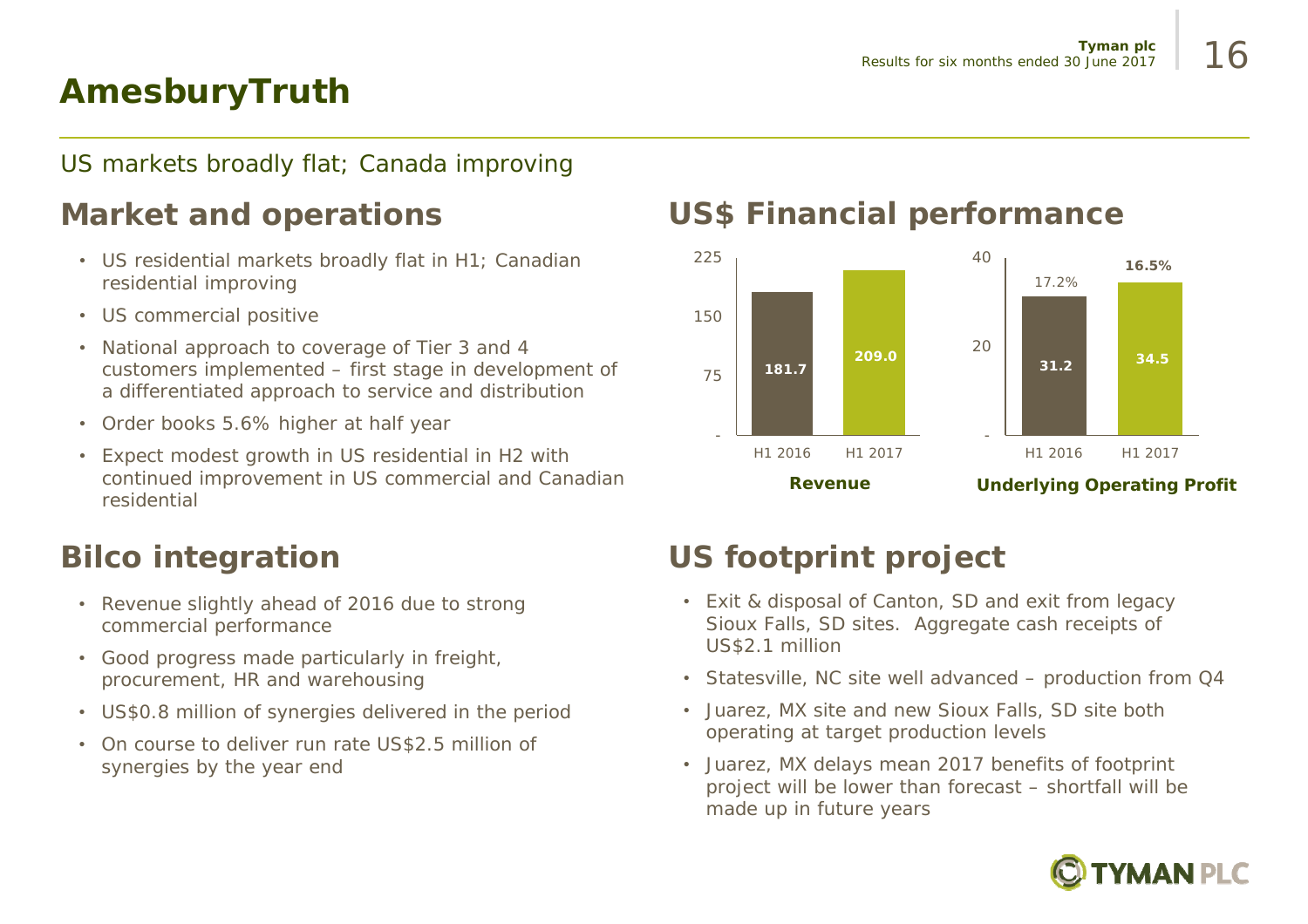## **ERA**

#### UK relatively subdued – good progress on distribution

#### **Market and operations Financial performance**

- Market relatively subdued; new build strong but RMI weaker than H1 2016 – expected to continue into H2
- Revenue increased due to pricing however Operating Profit and Margin as expected lower than H1 2016
- Good progress on distribution; continued share gains in OEM
- New Wolverhampton facility nearing completion; Ventrolla now operating from new premises in Harrogate

### **Howe Green & Bilco UK integration Input cost inflation**

- Howe Green and Bilco UK part of ERA Division
- £3.0 million Revenue contribution in the period at encouraging margins
- •Some investment required to drive Revenue
- Promising pipeline of opportunities going forward (Crossrail, Westfield, supermarkets)





*Raw materials still materially higher than twelve months ago*

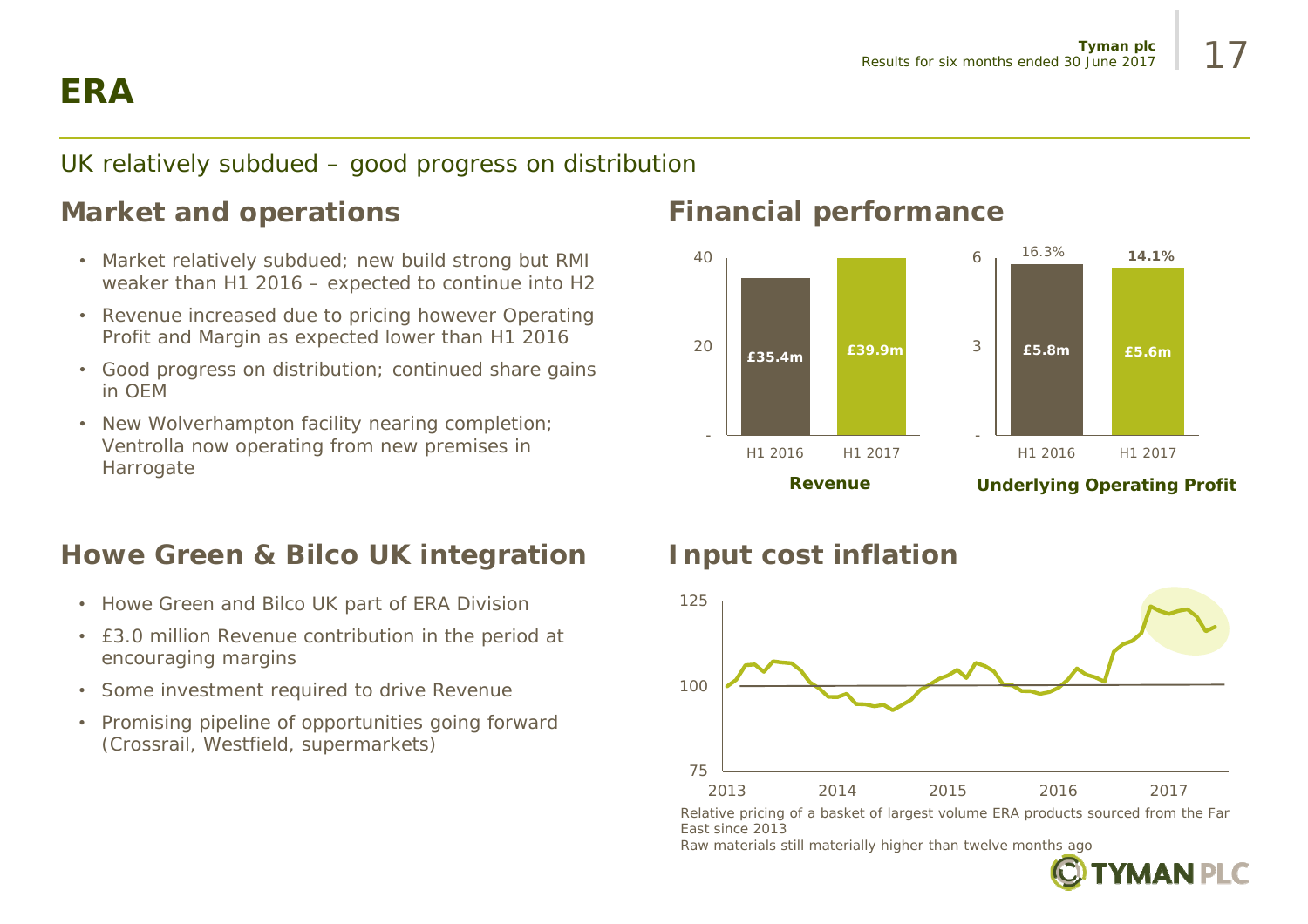## **Schlegel International**

Strong performance from Schlegel International and 50 per cent. increase in Giesse synergies

### **Markets**

- Continental Europe continues gradual recovery most markets showing sustained period on period growth
- China and Asia Pacific generally positive other than Australia
- Latin America remains challenging but not deteriorating further
- International market trends expected to continue in second half

## **Financial performance**



## **Business performance Giesse integration**

- Continental Europe performance encouraging notably in Russia, Spain and Turkey
- Middle East slower than H1 2016 due to customers destocking – expected to pick up in H2
- Revenue in China in line with H1 2016 due to route to market change
- Australasia ahead due to strong performance in New Zealand
- Latin America difficult but still profitable & cash generative

- Integrated salesforce now operating with encouraging results
- Cumulative synergy target increased by 50 per cent. to €6.0 million by March 2018
- New general managers appointed in Australasia, China and Middle East. New Divisional CFO recruited
- Plan in place to consolidate two Italian manufacturing sites into one in H2 2016

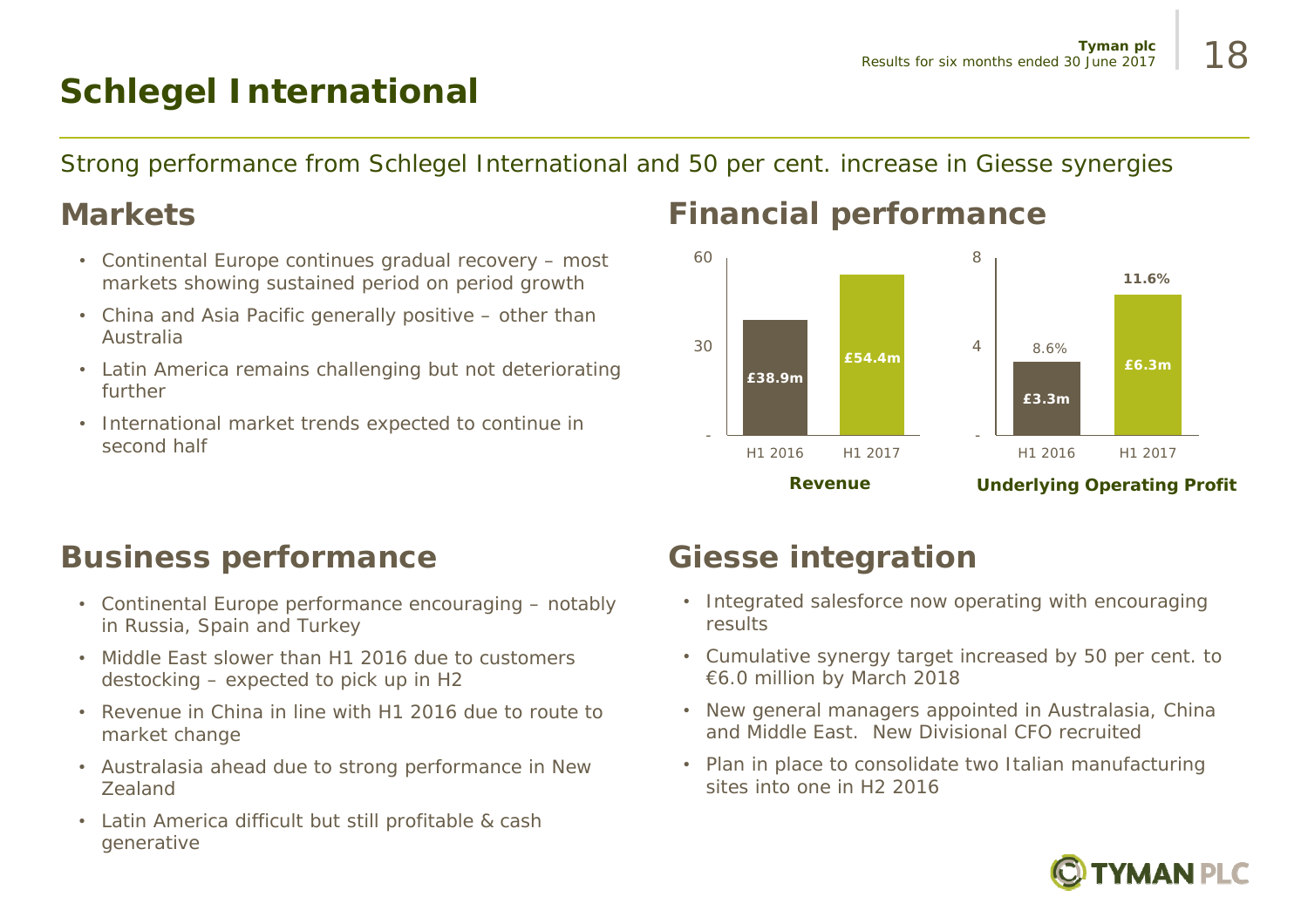## **Optimising our footprint**

#### Significant progress made in rationalising the Group footprint

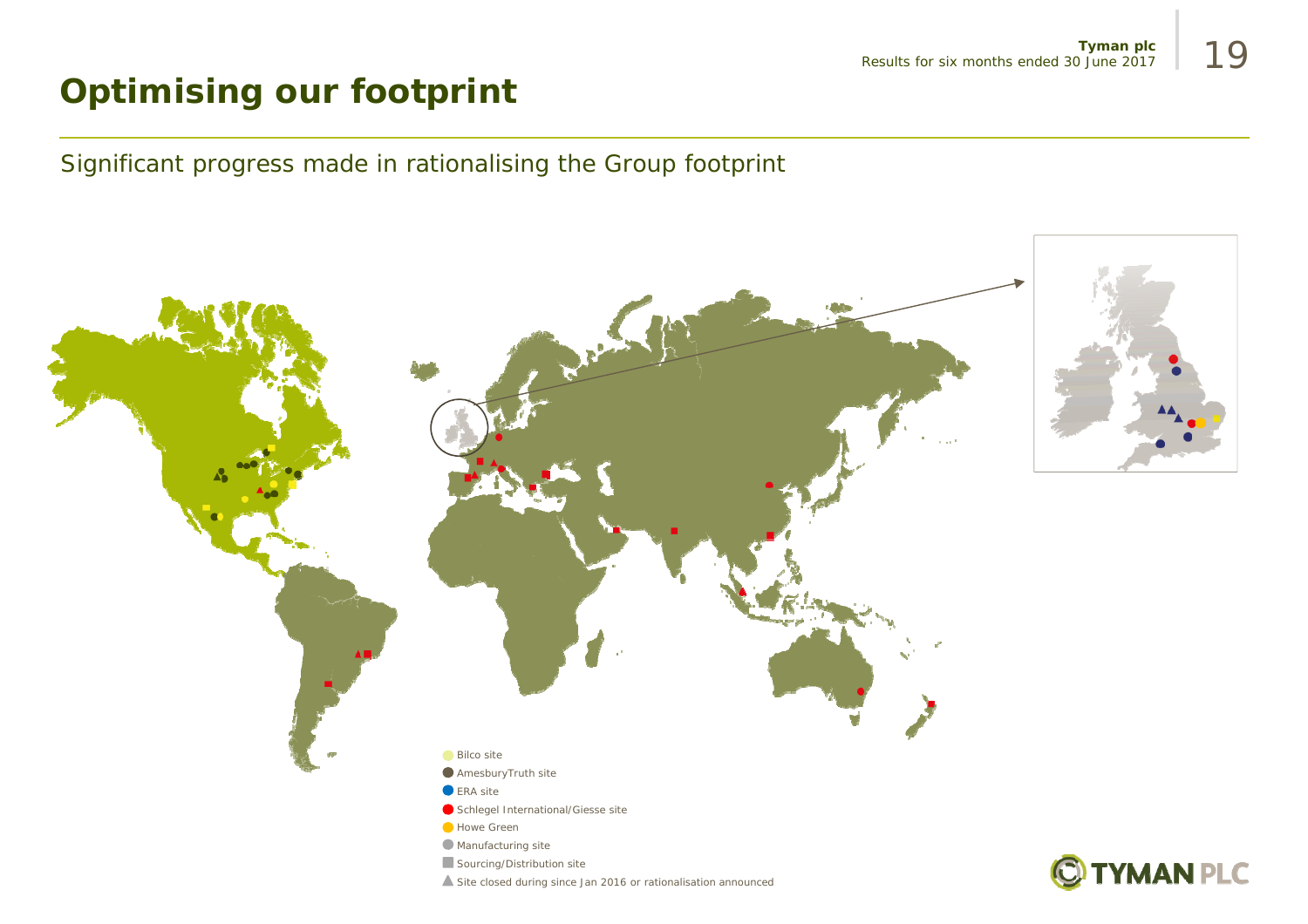## **2017 H2 Outlook**

#### Well positioned for further progress in the second half

#### **AmesburyTruth**

US residential to see modest market growth US commercial positive Canada improving

#### **ERA**

Flat to down RMI market to persist Inflationary pressures moderating

#### **Schlegel International**

Continued recovery in EMEAI and APAC regions (other than Aus)

LATAM challenging but may start to improve

- Benefits of broader commercial offering and Bilco synergies to come through
- New site in Statesville, NC to start production
- New Tiers 3 and 4 residential coverage model launched
- Improving business performance in Canada expected to continue
- Input cost inflation managed through purchasing, pricing and cost downs
- Move to new premises in Q4 2017
- Continued expansion of distribution channel
- Howe Green and Bilco UK integration to be completed
- Complete integration of Giesse into Schlegel International
- Consolidation of Italian manufacturing sites
- Stronger performance in Middle East
- Exploring further acquisition opportunities in seals, extrusions and hardware

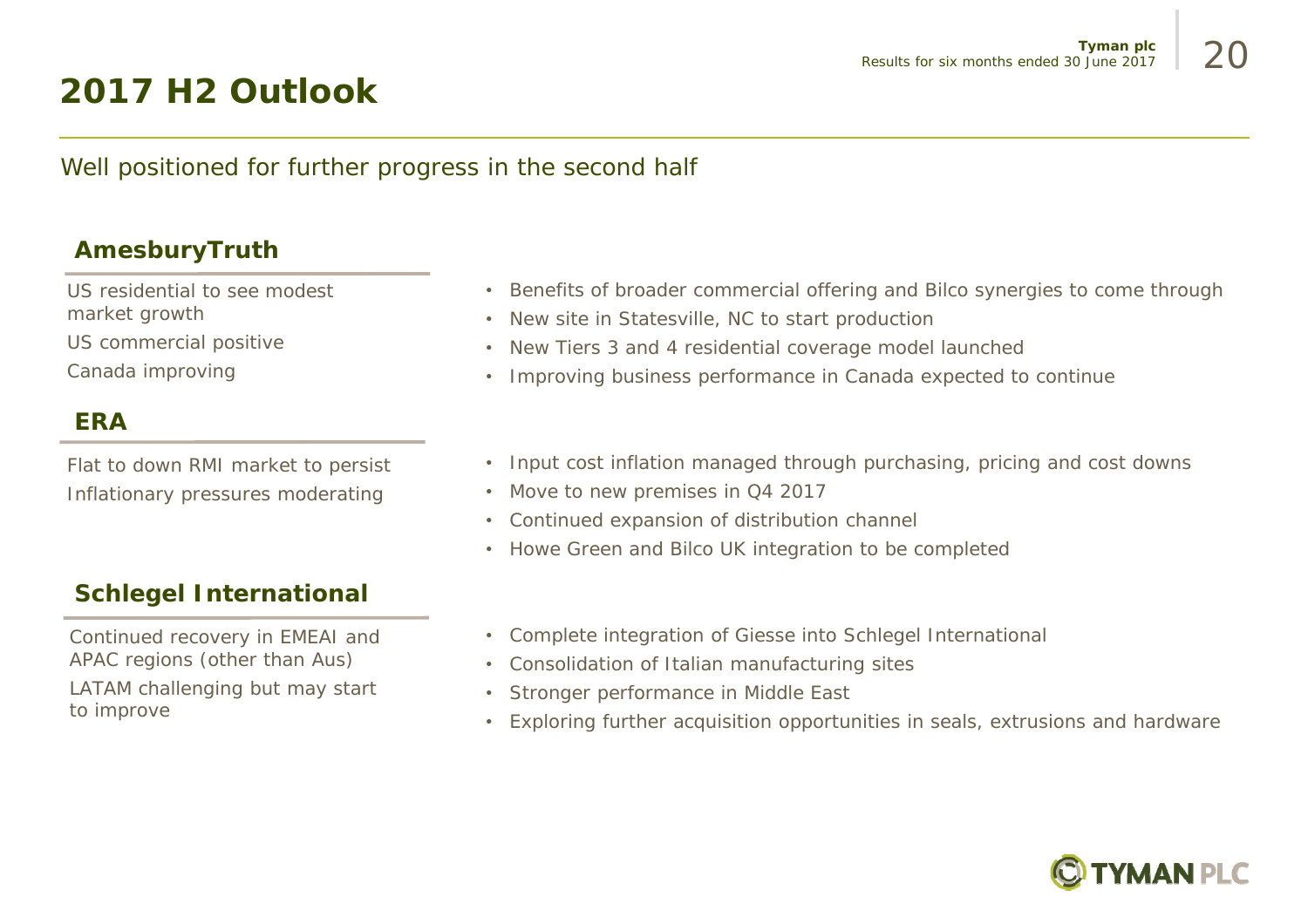## **Development of Tyman**

#### Eight years of progress

| $2009 - 2010$                                                                     |                                                                                                                                       |                                                                                                                                                                        |                                                                                                                                                                  |
|-----------------------------------------------------------------------------------|---------------------------------------------------------------------------------------------------------------------------------------|------------------------------------------------------------------------------------------------------------------------------------------------------------------------|------------------------------------------------------------------------------------------------------------------------------------------------------------------|
| Board re-organisation<br>Cost reduction<br>programmes<br>Focus on cash generation | Positioning<br>$2011 - 2012$<br>Refinancing to H1 2017<br>Management restructure                                                      | Growth and<br>$2013 - 2015$<br>Investment in NPD                                                                                                                       | Expansion                                                                                                                                                        |
| Re-engaging with<br>stakeholders<br>Communicate strategy                          | New product introductions<br>Overland Acquisition<br>Disposal of Gall Thomson<br>Fab & Fix Acquisition<br><b>Exit Composite Doors</b> | and marketing<br>Name change to Tyman<br>Truth transaction and<br>integration to create<br>AmesburyTruth<br>Move to official list of LSE<br><b>Vedasil Acquisition</b> | 2016 and beyond<br>Bilco, Giesse, Response<br>and Howe Green<br>acquisitions<br>UK and US Footprint<br>projects<br>US and UK commercial<br>platforms established |
|                                                                                   |                                                                                                                                       | Refinancing and new RCF                                                                                                                                                | Full service offering now<br>available in Schlegel<br>Next generation of new<br>product introductions                                                            |

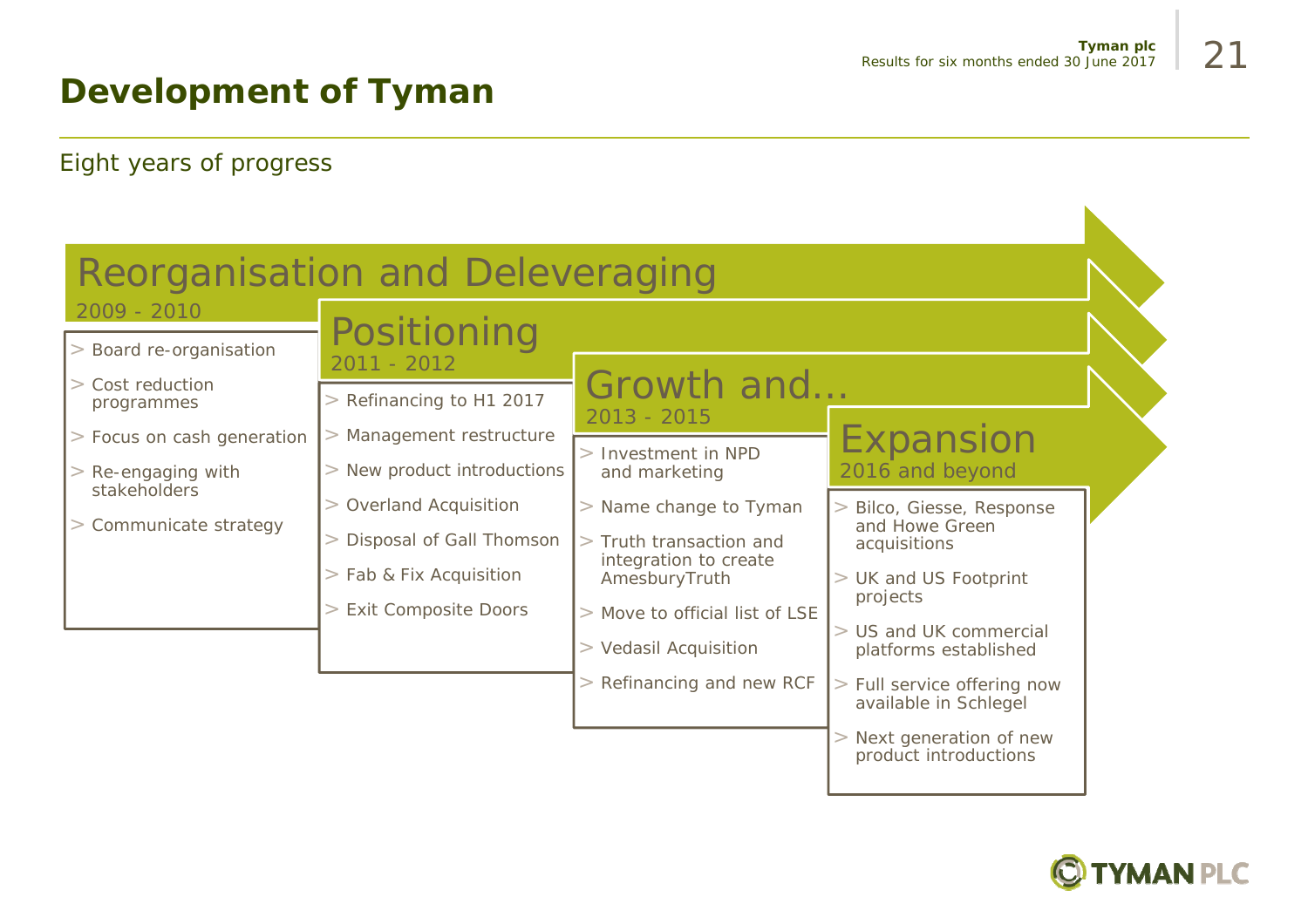## **Appendix A – Indebtedness and currency**

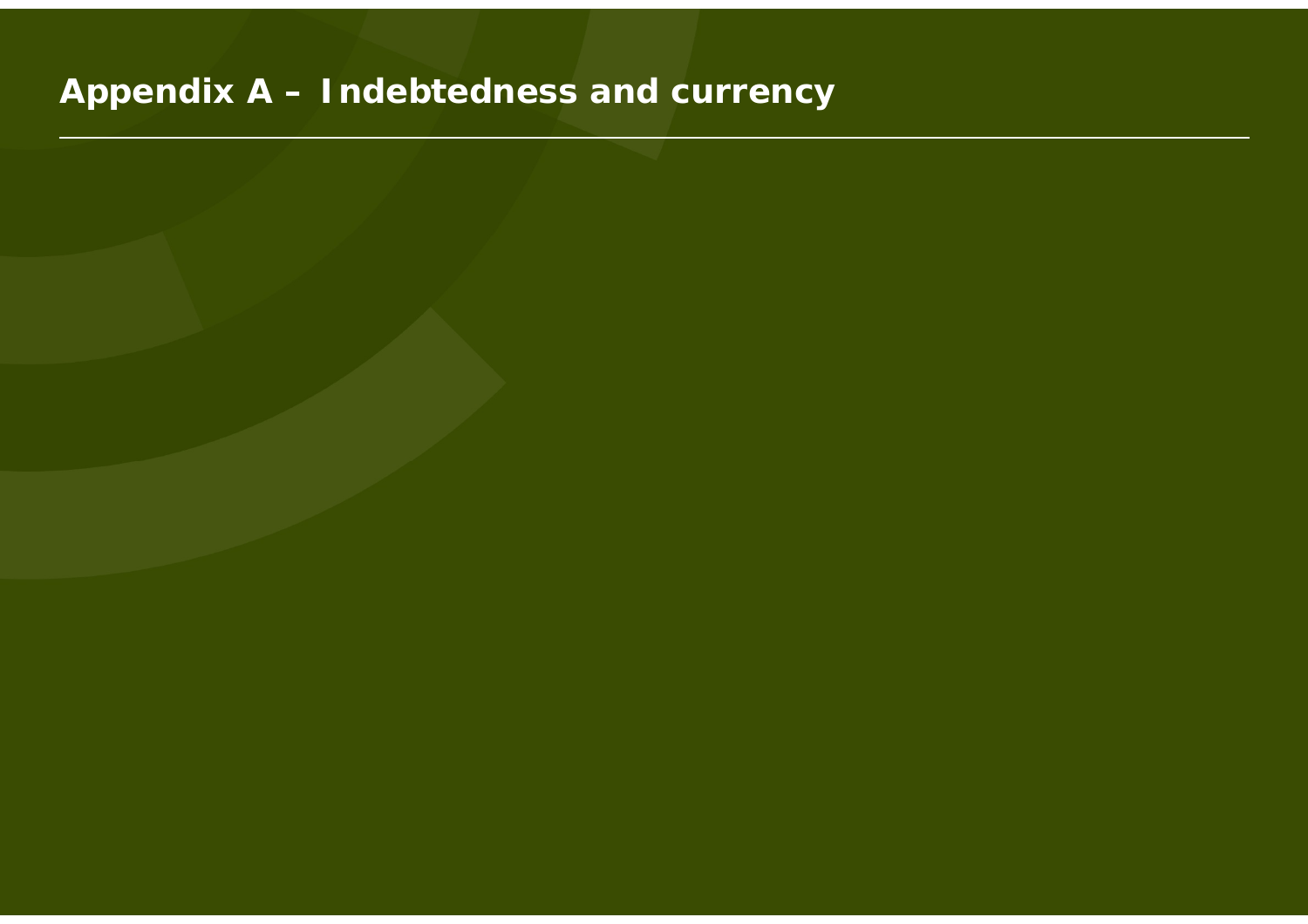## **H1 2017 Indebtedness bridge**

#### Bridge from reported FY 2017 to reported H1 2017 IFRS net indebtedness



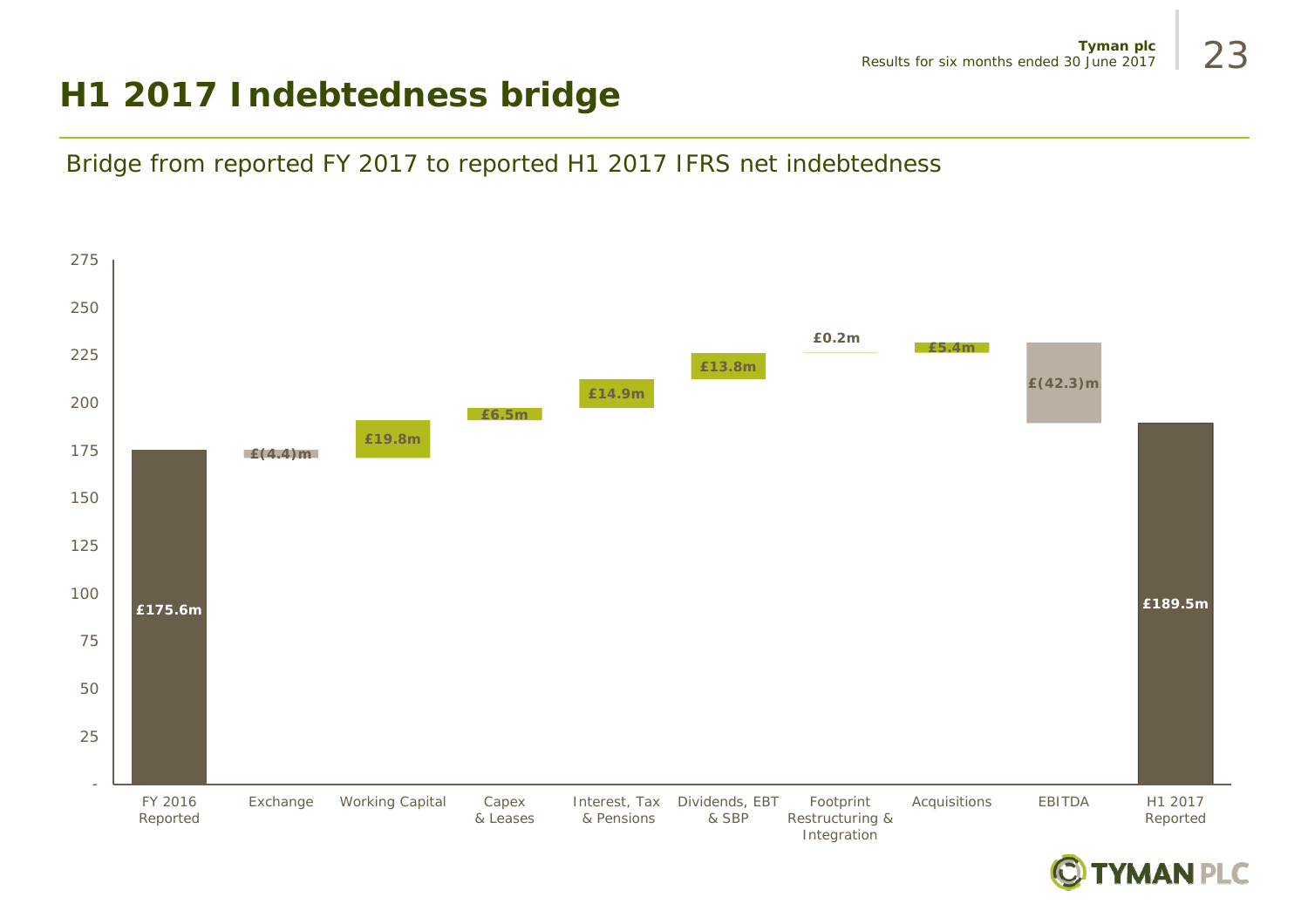## **Group debt facilities**

#### As at H1 2017 – Bank facilities to be refinanced before March 2018



*For illustrative purposes, "other" facilities are assumed to be refinanced on the same date as the RCF matures in June 2019*

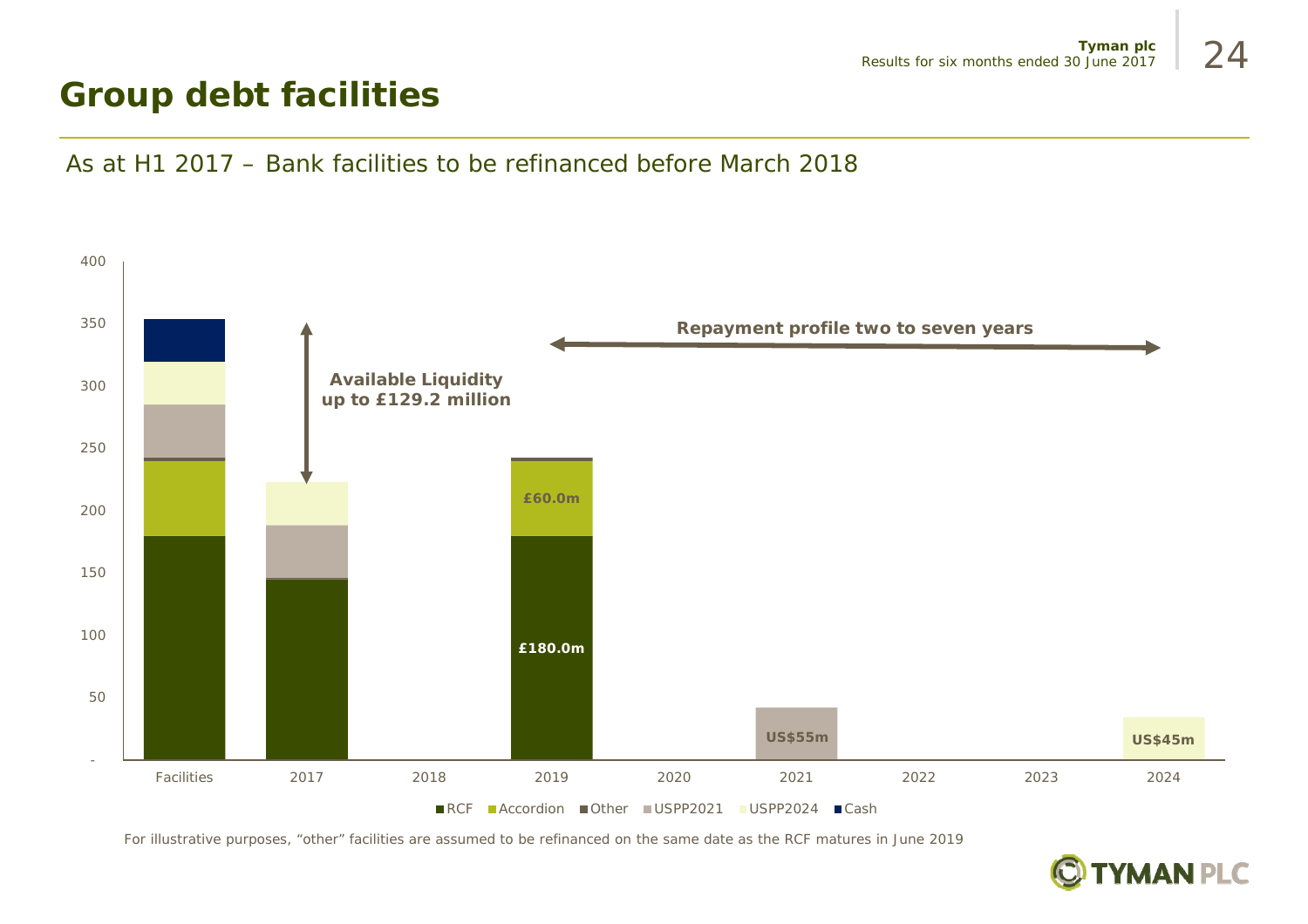## **Covenant performance**

Significant headroom on banking covenants

### **Leverage**

Total Net Debt to Adjusted<sup>(1)</sup> EBITDA must be  $<$  3.00 $x$ 

Target year end Leverage range of 1.50x to 2.00x



EBITDA would need to decrease by £29.3m before there would be a breach of covenants

**65.4 %**£60.5m**10.96x 11.57x 4.00x**HY 2016 HY 2017 Test

EBITDA would need to decrease by £60.5m before there would be a breach of covenants



(1) Includes annualised EBITDA of acquisitions and excludes 100% EBITDA of disposals

## **Interest Cover**

EBITDA to Net Finance Charges must be  $> 4.00x$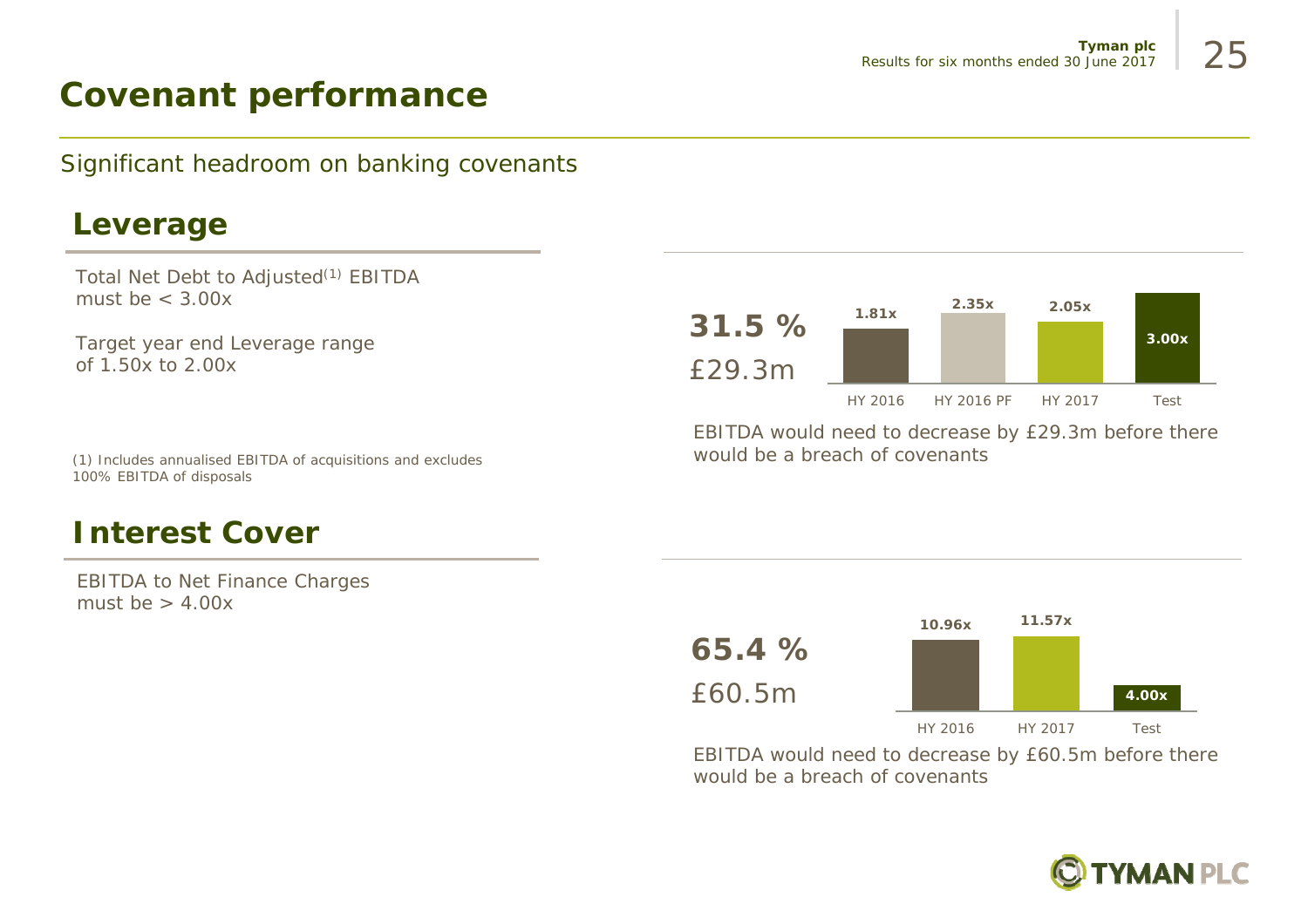## **Currency ready reckoner**

| <b>Currency</b>                    | <b>US\$</b>  | <b>Euro</b> | AUS\$    | CA\$     | Total <sup>(1)</sup> |
|------------------------------------|--------------|-------------|----------|----------|----------------------|
| <b>Average rate H1 2017</b>        | 1.2586       | 1.1626      | 1.6694   | 1.6799   |                      |
| Average rate H1 2016               | 1.4336       | 1.2846      | 1.9556   | 1.9084   |                      |
| % mvt in average rate              | (12.2) %     | $(9.5) \%$  | (14.6) % | (12.0) % |                      |
| <b>f'm Revenue impact</b>          | 19.8         | 3.0         | 0.7      | 0.4      | 23.9                 |
| $E'm$ Profit impact <sup>(2)</sup> | 3.3          | 0.5         | 0.1      | ۰.       | 3.9                  |
| 1c decrease impact $(3)$           | $+$ £211 $k$ | $+$ £42 $k$ | $+ E3k$  | $+ E2k$  |                      |

*(1) Impact of other currencies is immaterial*

- *(2) Underlying Operating Profit impact*
- *(3) Defined as the approximate favourable translation impact of a 1c decrease in the Sterling exchange rate of the respective currency on the Group's Underlying Operating Profit*

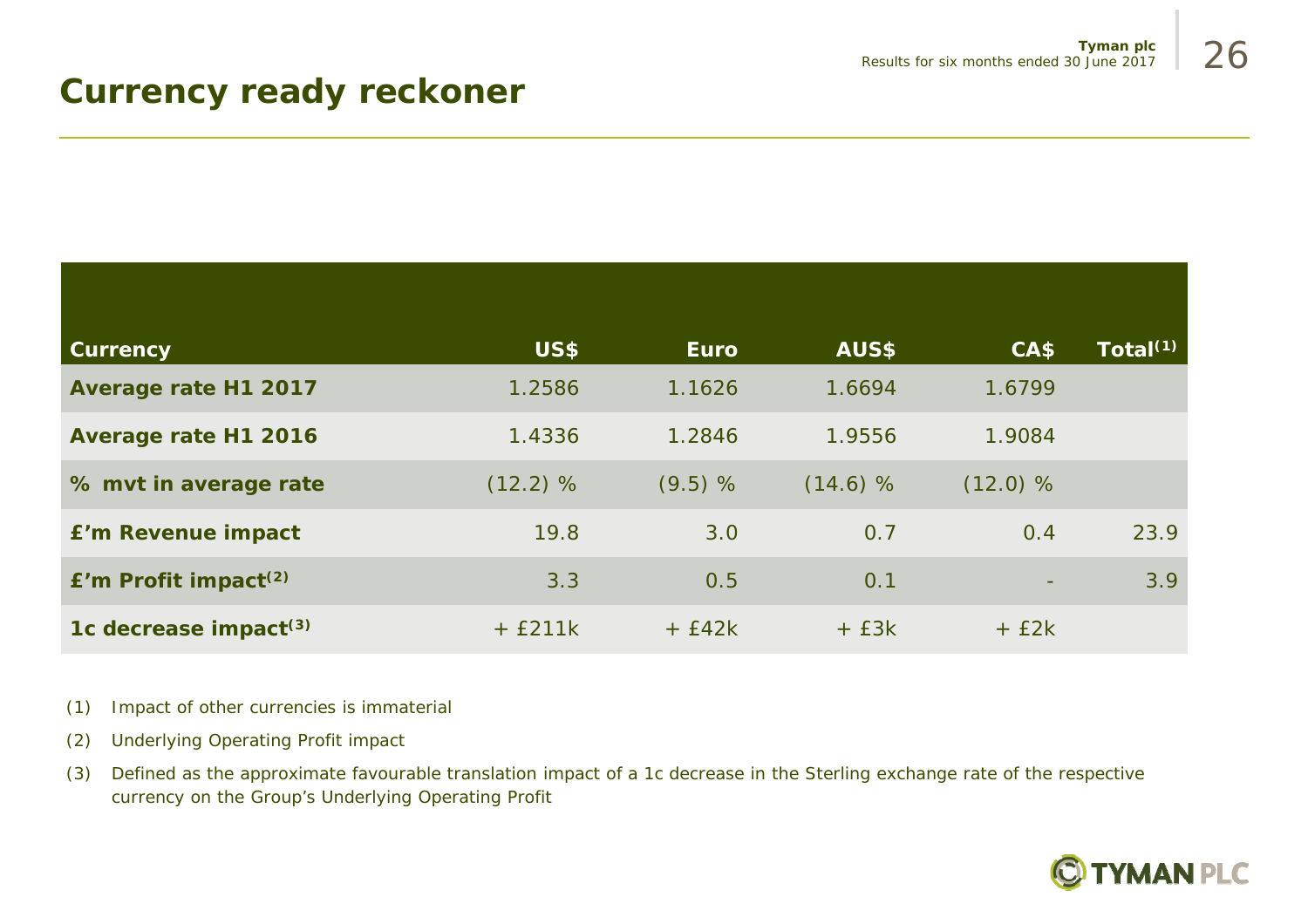## **Appendix B – Financial statements**

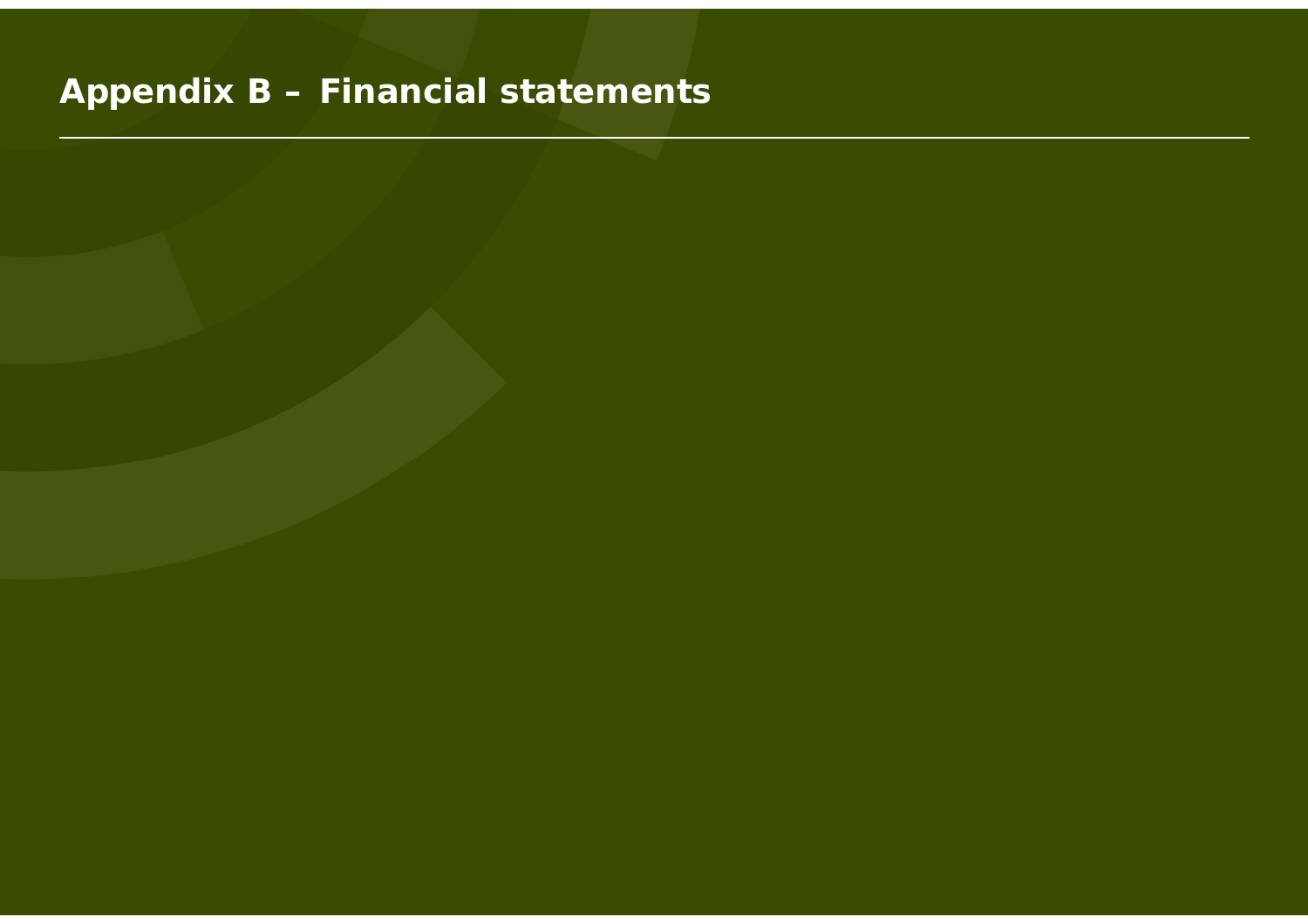## **Consolidated income statement**

### For the six months ended 30 June 2017

|                                            | <b>Six months</b> | Six months  | Year        |
|--------------------------------------------|-------------------|-------------|-------------|
|                                            | ended             | ended       | ended       |
|                                            | 30 June           | 30 June     | 31 December |
|                                            | 2017              | 2016        | 2016        |
|                                            | (unaudited)       | (unaudited) | (audited)   |
|                                            | £'000             | £'000       | £'000       |
| <b>Revenue</b>                             | 260,402           | 201,040     | 457,644     |
| Cost of sales                              | (164, 094)        | (128, 923)  | (290, 385)  |
| <b>Gross profit</b>                        | 96,308            | 72,117      | 167,259     |
| Administrative expenses                    | (73, 570)         | (61, 464)   | (130,069)   |
| <b>Operating profit</b>                    | 22,738            | 10,653      | 37,190      |
| Analysed as:                               |                   |             |             |
| Underlying operating profit                | 35,497            | 27,170      | 69,803      |
| <b>Exceptional items</b>                   | (891)             | (6, 327)    | (10,900)    |
| Amortisation of acquired intangible assets | (11, 868)         | (10, 190)   | (21, 713)   |
| Operating profit                           | 22,738            | 10,653      | 37,190      |
| Finance income                             | 96                | 897         | 853         |
| <b>Finance costs</b>                       | (4,986)           | (3, 773)    | (8,667)     |
| <b>Net finance costs</b>                   | (4,890)           | (2,876)     | (7, 814)    |
| <b>Profit before taxation</b>              | 17,848            | 7,777       | 29,376      |
| Income tax charge                          | (6,059)           | (2, 492)    | (8,641)     |
| Profit for the period                      | 11,789            | 5,285       | 20,735      |

For Definitions and reconciliation of APMs see the Results Announcement published on 25 July 2017

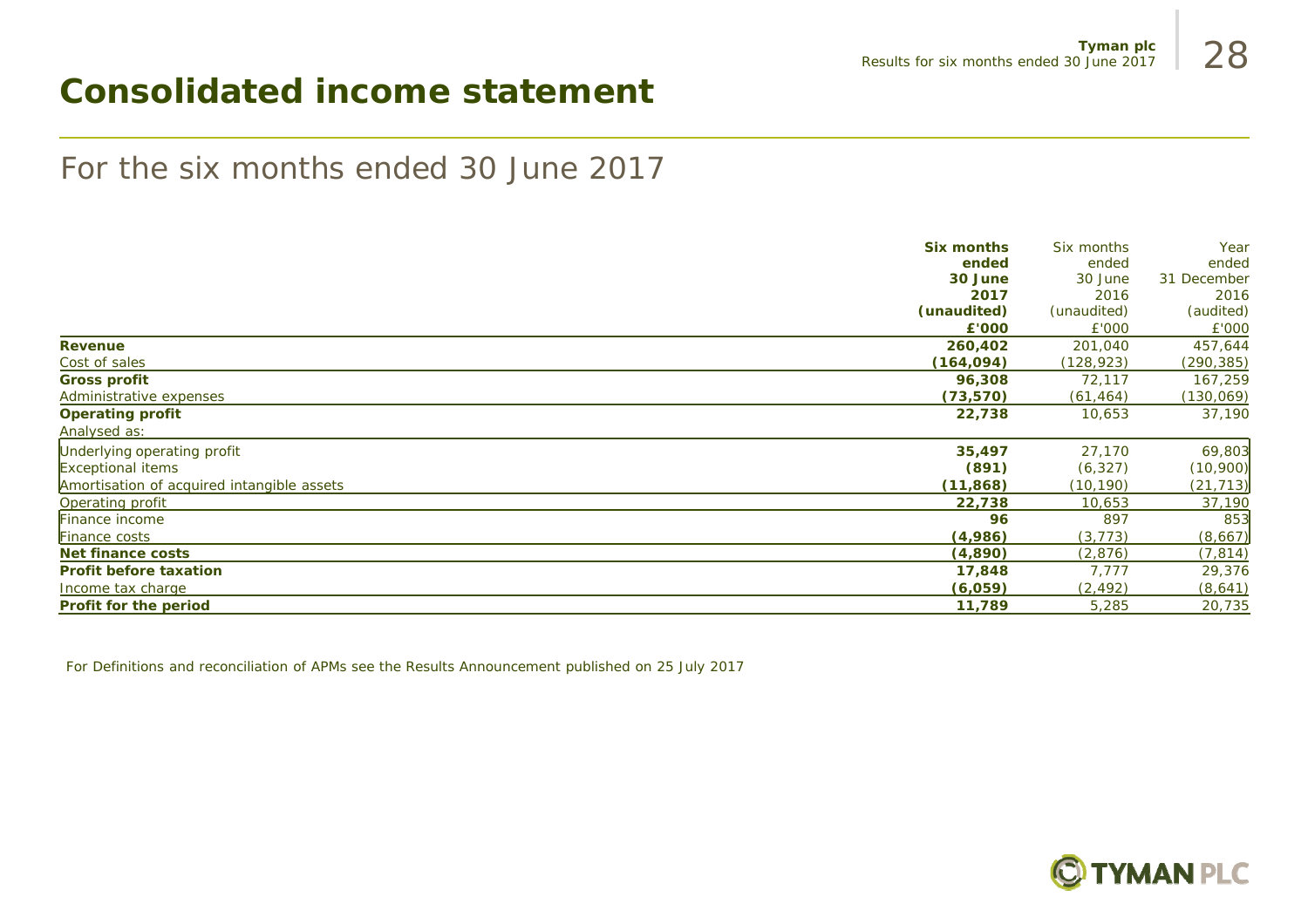## **Consolidated balance sheet**

### As at 30 June 2017

|                                  |             |             | 31 December       |                                                    |             |             | 31 December       |
|----------------------------------|-------------|-------------|-------------------|----------------------------------------------------|-------------|-------------|-------------------|
|                                  | 30 June     | 30 June     | 2016              |                                                    | 30 June     | 30 June     | 2016              |
|                                  | 2017        |             | 2016 (audited and |                                                    | 2017        |             | 2016 (audited and |
|                                  | (unaudited) | (unaudited) | restated)         |                                                    | (unaudited) | (unaudited) | restated)         |
|                                  | £'000       | £'000       | £'000             |                                                    | £'000       | £'000       | £'000             |
| <b>ASSETS</b>                    |             |             |                   |                                                    |             |             |                   |
| <b>Non-current assets</b>        |             |             |                   |                                                    |             |             |                   |
| Goodwill                         | 333,741     | 293,781     | 344,873           | <b>Non-current liabilities</b>                     |             |             |                   |
| Intangible assets                | 117,024     | 109,598     | 130,684           | <b>Borrowings</b>                                  | (223, 734)  | (248, 542)  | (216, 470)        |
| Property, plant and equipment    | 68,723      | 69,135      | 71,459            | Deferred tax liabilities                           | (38, 233)   | (36, 710)   | (42, 658)         |
| Other investment                 | 1,154       |             |                   | Retirement benefit obligations                     | (16, 448)   | (11, 168)   | (17, 108)         |
| Deferred tax assets              | 13,666      | 15,717      | 15,933            | Provisions                                         | (6, 763)    | (14, 400)   | (8, 124)          |
|                                  | 534,308     | 488,231     | 562,949           | Other payables                                     | (1,070)     | (3, 779)    | (897)             |
| <b>Current assets</b>            |             |             |                   |                                                    | (286, 248)  | (314, 599)  | (285, 257)        |
| Inventories                      | 80,797      | 72,512      | 71,091            | <b>TOTAL LIABILITIES</b>                           | (371, 462)  | (394, 177)  | (365, 626)        |
| Trade and other receivables      | 82,612      | 77,242      | 67,254            | <b>NET ASSETS</b>                                  | 360,537     | 350,329     | 377,091           |
| Cash and cash equivalents        | 34,282      | 105,585     | 40,917            |                                                    |             |             |                   |
| Derivative financial instruments |             | 936         | 506               | <b>EQUITY</b>                                      |             |             |                   |
|                                  | 197,691     | 256,275     | 179,768           | Capital and reserves attributable to owners of the |             |             |                   |
| <b>TOTAL ASSETS</b>              | 731,999     | 744,506     | 742,717           | Company                                            |             |             |                   |
| <b>LIABILITIES</b>               |             |             |                   | Share capital                                      | 8,929       | 8,929       | 8,929             |
| <b>Current liabilities</b>       |             |             |                   | Share premium                                      | 81,407      | 81,407      | 81,407            |
| Trade and other payables         | (78, 349)   | (74, 630)   | (71, 197)         | Other reserves                                     | 8,920       | 8.920       | 8,920             |
| Derivative financial instruments | (249)       |             | (291)             | Treasury reserves                                  | (2,868)     | (3, 338)    | (3, 338)          |
| <b>Borrowings</b>                |             | (588)       |                   | <b>Hedging reserve</b>                             | (200)       | 77          | (291)             |
| Current tax liabilities          | (1, 242)    | (34)        | (4, 337)          | <b>Translation reserve</b>                         | 64,938      | 62,854      | 80,135            |
| Provisions                       | (5, 374)    | (4, 326)    | (4, 544)          | <b>Retained earnings</b>                           | 199,411     | 191,480     | 201,329           |
|                                  | (85, 214)   | (79, 578)   | (80, 369)         | <b>TOTAL EQUITY</b>                                | 360,537     | 350,329     | 377,091           |

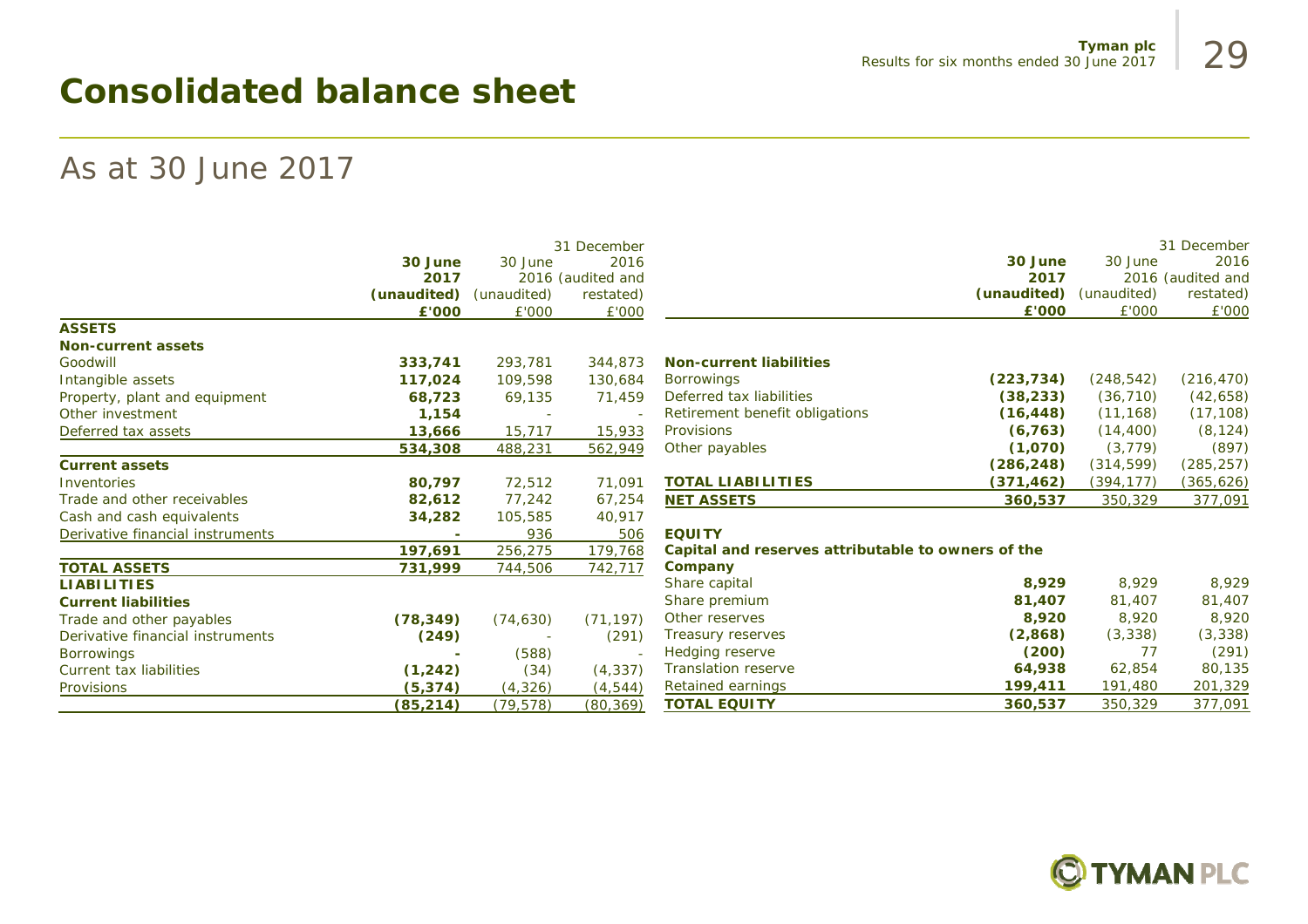## **Underlying Earnings Per Share**

#### For the six months ended 30 June 2017

|                                                |                    | Six months        |             |
|------------------------------------------------|--------------------|-------------------|-------------|
|                                                | Six months         | ended             | Year        |
|                                                | ended              | 30 June           | ended       |
|                                                | 30 June            | 2016              | 31 December |
|                                                | 2017               | (unaudited and    | 2016        |
|                                                | (unaudited)        | restated)         | (audited)   |
|                                                | £'000              | £'000             | £'000       |
| <b>Profit before taxation</b>                  | 17,848             | 7,777             | 29,376      |
| Exceptional items                              | 891                | 6,327             | 10,900      |
| Amortisation of borrowing costs                | 200                | 212               | 412         |
| Loss/(Gain) on revaluation of fair value hedge | 554                | (678)             | (328)       |
| Unwinding of discount on provisions            |                    | 3                 | 6           |
| Amortisation of acquired intangible assets     | 11,868             | 10,190            | 21,713      |
| Underlying profit before taxation              | 31,361             | 23,831            | 62,079      |
| Income tax charge                              | (6,059)            | (2, 492)          | (8,641)     |
| Add back: Underlying tax effect                | (3,873)            | (4,970)           | (9, 469)    |
| Underlying profit after taxation               | 21,429             | 16,369            | 43,969      |
| Basic underlying earnings per share            | 12.09 <sub>p</sub> | 9.69 <sub>p</sub> | 25.41p      |
| Diluted underlying earnings per share          | 12.05p             | 9.67p             | 25.31p      |

For Definitions and reconciliation of APMs see the Results Announcement published on 25 July 2017